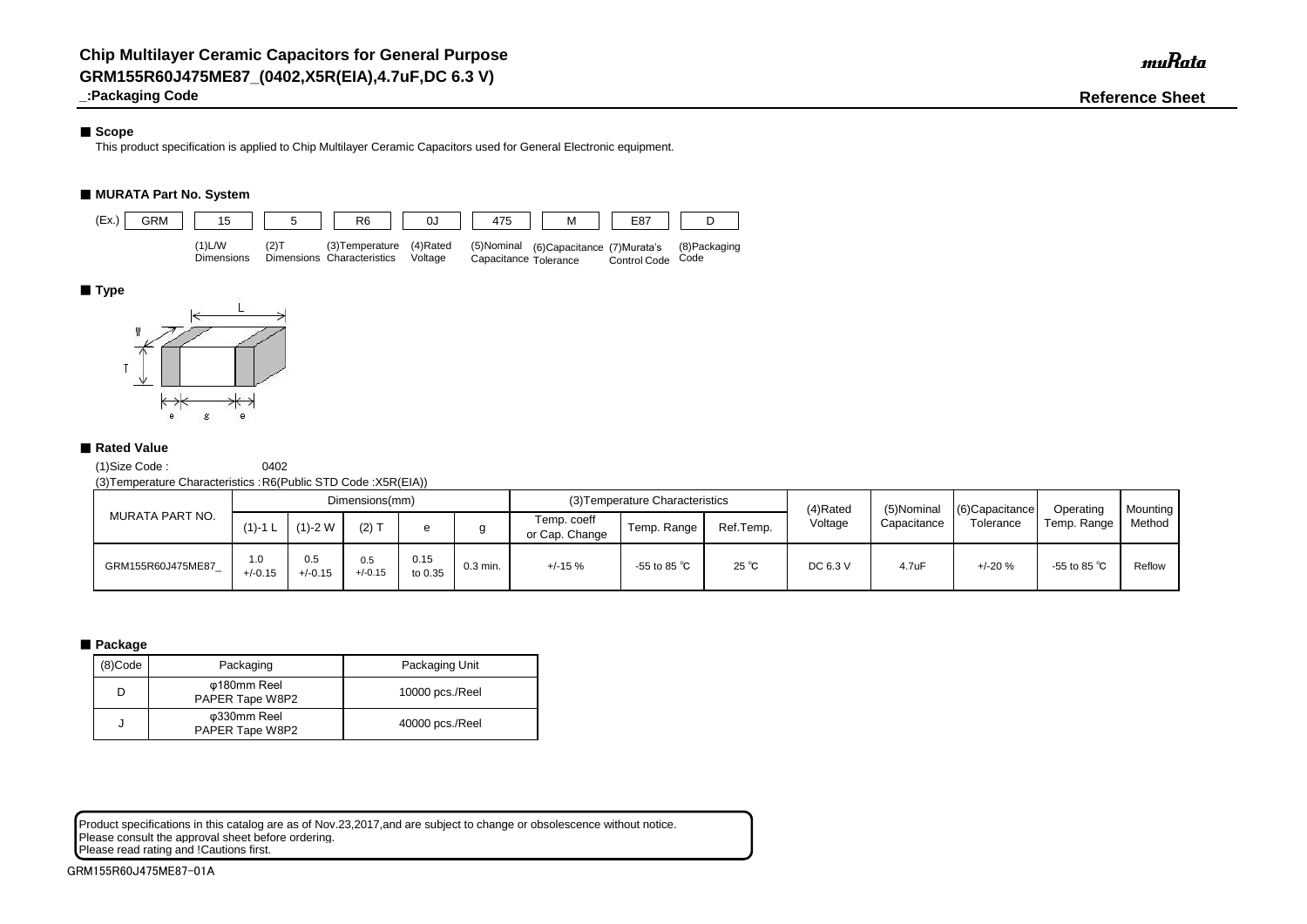# ■ Specifications and Test Methods

| No.            | Item                                            |         | Specification                                              | Test Method (Ref. Standard: JIS C 5101, IEC60384)                                                                                                                                                                                                                                                                                                                                                                                                                            |  |  |  |  |  |
|----------------|-------------------------------------------------|---------|------------------------------------------------------------|------------------------------------------------------------------------------------------------------------------------------------------------------------------------------------------------------------------------------------------------------------------------------------------------------------------------------------------------------------------------------------------------------------------------------------------------------------------------------|--|--|--|--|--|
| $\overline{1}$ | <b>Rated Voltage</b>                            |         | Shown in Rated value.                                      | The rated voltage is defined as the maximum voltage which may be applied continuously to the capacitor.                                                                                                                                                                                                                                                                                                                                                                      |  |  |  |  |  |
|                |                                                 |         |                                                            | When AC voltage is superimposed on DC voltage, V <sup>P-P</sup> or V <sup>O-P</sup> , whichever is larger, should be maintained<br>within the rated voltage range.                                                                                                                                                                                                                                                                                                           |  |  |  |  |  |
|                | 2 Appearance                                    |         | No defects or abnormalities.                               | Visual inspection.                                                                                                                                                                                                                                                                                                                                                                                                                                                           |  |  |  |  |  |
|                | 3 Dimension                                     |         | Shown in Rated value.                                      | Using Measuring instrument of dimension.                                                                                                                                                                                                                                                                                                                                                                                                                                     |  |  |  |  |  |
|                | 4 Voltage Proof<br>No defects or abnormalities. |         |                                                            | <b>Measurement Point:</b><br>Between the terminations<br>Test Voltage :<br>250% of the rated voltage<br><b>Applied Time:</b><br>1s to 5s<br>Charge/Discharge Current: 50mA max.                                                                                                                                                                                                                                                                                              |  |  |  |  |  |
|                | 5   Insulation Resistance(I.R.)                 |         | More than $50\Omega \cdot F$                               | Measurement Temperature: Room Temperature<br><b>Measurement Point:</b><br>Between the terminations<br>Measurement Voltage :<br><b>Rated Voltage</b><br>Charging Time:<br>1 <sub>min</sub><br>Charge/Discharge Current: 50mA max.                                                                                                                                                                                                                                             |  |  |  |  |  |
|                | 6 Capacitance                                   |         | Shown in Rated value.                                      | Measurement Temperature: Room Temperature<br>Measurement Frequency : 1.0+/-0.1kHz<br>Measurement Voltage: 0.5+/-0.1 Vrms                                                                                                                                                                                                                                                                                                                                                     |  |  |  |  |  |
| $\overline{7}$ | Q or Dissipation Factor (D.F.)                  |         | DF:0.1 max.                                                | Measurement Temperature : Room Temperature<br>Measurement Frequency : 1.0+/-0.1kHz<br>Measurement Voltage: 0.5+/-0.1Vrms                                                                                                                                                                                                                                                                                                                                                     |  |  |  |  |  |
|                | 8 Capacitance<br>Temperature<br>Characteristics | No bias | Within +/-15%<br>$(-55^{\circ}C \text{ to } +85^{\circ}C)$ | The capacitance change should be measured after 5 minutes at each specified temperature stage.<br>Capacitance value as a reference is the value in "*" marked step.                                                                                                                                                                                                                                                                                                          |  |  |  |  |  |
|                |                                                 |         |                                                            | Measurement Voltage :<br>Less than 1.0Vrms (Refer to the individual data sheet)<br>Temperature(°C)<br>Applying Voltage<br>Step<br>Reference Temp. +/-2<br>$\overline{1}$<br>Min. Operating Temp. +/-3<br>$\overline{2}$<br>Reference Temp. +/-2<br>No bias<br>$3 *$<br>Max. Operating Temp. ±3<br>4<br>5<br>Reference Temp. +/-2<br>Perform a heat treatment at 150+0/-10°C for 1hour and then let sit for 24+/-2hours at room temperature, then measure.<br>Pre-treatment : |  |  |  |  |  |
|                |                                                 |         |                                                            |                                                                                                                                                                                                                                                                                                                                                                                                                                                                              |  |  |  |  |  |

muRata

| pacitor.                                  |
|-------------------------------------------|
| intained                                  |
|                                           |
|                                           |
|                                           |
|                                           |
|                                           |
|                                           |
|                                           |
|                                           |
|                                           |
|                                           |
|                                           |
|                                           |
|                                           |
|                                           |
|                                           |
|                                           |
|                                           |
|                                           |
|                                           |
|                                           |
|                                           |
|                                           |
| ).                                        |
|                                           |
|                                           |
|                                           |
|                                           |
|                                           |
|                                           |
|                                           |
|                                           |
|                                           |
|                                           |
|                                           |
|                                           |
|                                           |
|                                           |
| 2hours at room temperature, then measure. |
|                                           |
|                                           |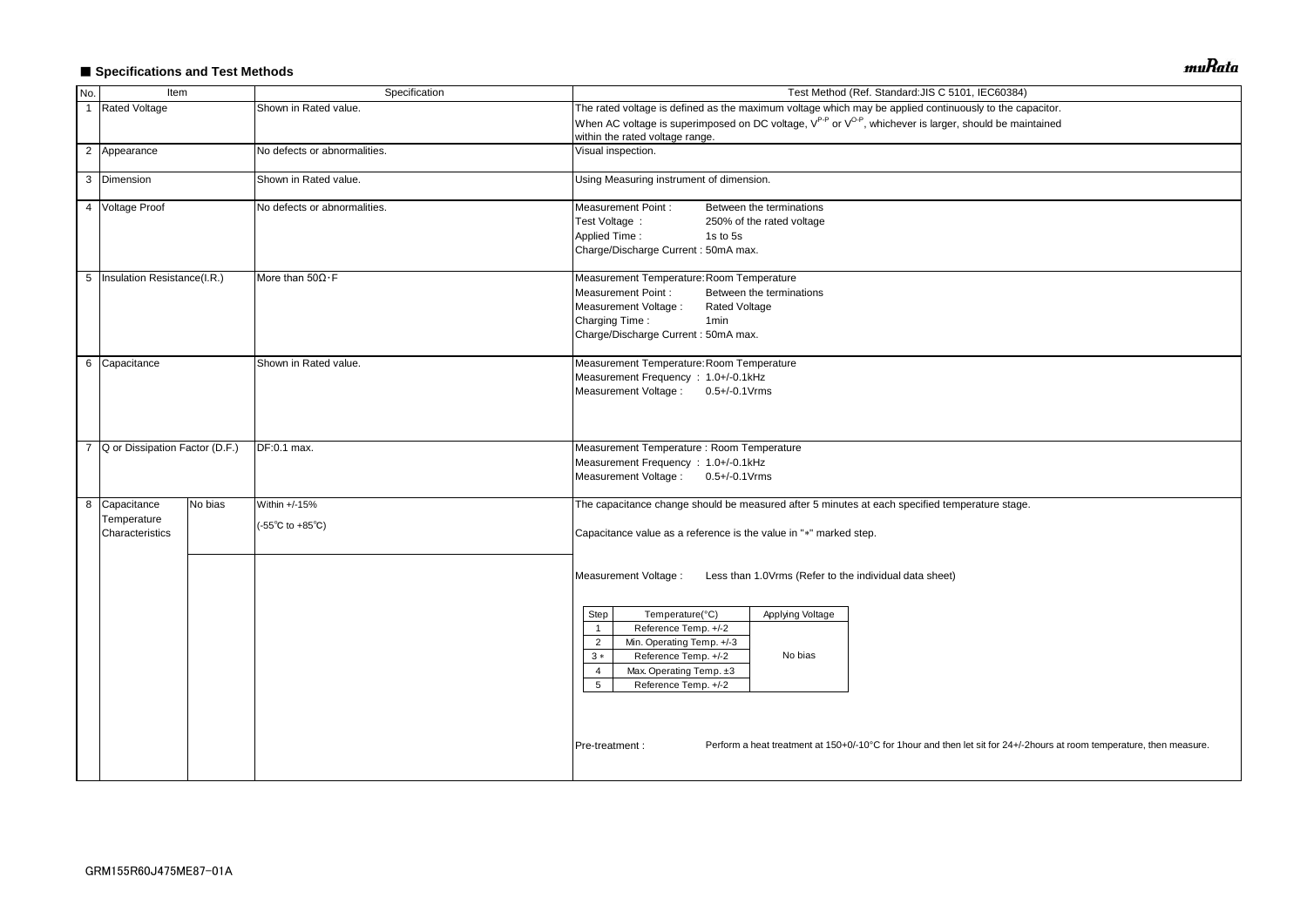| No. | Item                   |             | Specification                                                      | Test Method (Ref. Standard: JIS C 5101, IEC60384)                                                                                        |                                                            |                           |                                               |                                                                                                                       |  |  |
|-----|------------------------|-------------|--------------------------------------------------------------------|------------------------------------------------------------------------------------------------------------------------------------------|------------------------------------------------------------|---------------------------|-----------------------------------------------|-----------------------------------------------------------------------------------------------------------------------|--|--|
|     | 9 Adhesive Strength of |             | No removal of the terminations or other defect should occur.       | Solder the capacitor on the test substrate shown in Fig.3.                                                                               |                                                            |                           |                                               |                                                                                                                       |  |  |
|     | Termination            |             |                                                                    | <b>Applied Force:</b>                                                                                                                    |                                                            | 5N                        |                                               |                                                                                                                       |  |  |
|     |                        |             |                                                                    | Holding Time:<br>$10+/-1$ s                                                                                                              |                                                            |                           |                                               |                                                                                                                       |  |  |
|     |                        |             |                                                                    | <b>Applied Direction:</b>                                                                                                                |                                                            |                           |                                               | In parallel with the test substrate and vertical with the capacitor side                                              |  |  |
|     |                        |             |                                                                    |                                                                                                                                          |                                                            |                           |                                               |                                                                                                                       |  |  |
|     | 10 Vibration           | Appearance  | No defects or abnormalities.                                       |                                                                                                                                          | Solder the capacitor on the test substrate shown in Fig.3. |                           |                                               |                                                                                                                       |  |  |
|     |                        |             |                                                                    | Kind of Vibration:                                                                                                                       |                                                            |                           | A simple harmonic motion 10Hz to 55Hz to 10Hz |                                                                                                                       |  |  |
|     |                        | Capacitance | Within the specified initial value.                                | Vibration Time:                                                                                                                          |                                                            | 1 <sub>min</sub>          |                                               |                                                                                                                       |  |  |
|     |                        |             |                                                                    | Total Amplitude:                                                                                                                         |                                                            | 1.5 <sub>mm</sub>         |                                               |                                                                                                                       |  |  |
|     |                        | Q or D.F.   | Within the specified initial value.                                |                                                                                                                                          |                                                            |                           |                                               | This motion should be applied for a period of 2hours in each 3 mutually perpendicular directions(total of 6hours).    |  |  |
|     |                        |             |                                                                    |                                                                                                                                          |                                                            |                           |                                               |                                                                                                                       |  |  |
|     | 11 Substrate           | Appearance  | No defects or abnormalities.                                       |                                                                                                                                          | Solder the capacitor on the test substrate shown in Fig.1. |                           |                                               |                                                                                                                       |  |  |
|     | <b>Bending Test</b>    |             |                                                                    |                                                                                                                                          | Pressurization Method:                                     | Shown in Fig.2.           |                                               |                                                                                                                       |  |  |
|     |                        | Capacitance | Within +/-10%                                                      | Flexure :                                                                                                                                |                                                            | 1mm                       |                                               |                                                                                                                       |  |  |
|     |                        | Change      |                                                                    | Holding Time:                                                                                                                            |                                                            | $5 + (-1s)$               |                                               |                                                                                                                       |  |  |
|     |                        |             |                                                                    | Soldering Method:                                                                                                                        |                                                            |                           |                                               |                                                                                                                       |  |  |
|     |                        |             |                                                                    |                                                                                                                                          |                                                            | Reflow soldering          |                                               |                                                                                                                       |  |  |
|     | 12 Solderability       |             | 95% of the terminations is to be soldered evenly and continuously. | Test Method:                                                                                                                             |                                                            | Solder bath method        |                                               |                                                                                                                       |  |  |
|     |                        |             |                                                                    | Flux:                                                                                                                                    |                                                            |                           | Solution of rosin ethanol 25(mass)%           |                                                                                                                       |  |  |
|     |                        |             |                                                                    | Preheat:                                                                                                                                 |                                                            | 80°C to 120°C, 10s to 30s |                                               |                                                                                                                       |  |  |
|     |                        |             |                                                                    | Solder:                                                                                                                                  |                                                            |                           | Sn-3.0Ag-0.5Cu(Lead Free Solder)              |                                                                                                                       |  |  |
|     |                        |             |                                                                    | Test Temp.:<br>Test Time:                                                                                                                |                                                            | $245 + (-5)$ °C           |                                               |                                                                                                                       |  |  |
|     |                        |             |                                                                    |                                                                                                                                          |                                                            | $2+/-0.5s$                |                                               |                                                                                                                       |  |  |
|     |                        |             |                                                                    |                                                                                                                                          |                                                            |                           |                                               |                                                                                                                       |  |  |
|     | 13 Resistance          | Appearance  | No defects or abnormalities.                                       | Test Method:                                                                                                                             |                                                            | Solder bath method        |                                               |                                                                                                                       |  |  |
|     | to Soldering           |             |                                                                    | Solder:                                                                                                                                  |                                                            |                           | Sn-3.0Ag-0.5Cu(Lead Free Solder)              |                                                                                                                       |  |  |
|     | Heat                   | Capacitance | Within +/-15%                                                      | Solder Temp.:                                                                                                                            |                                                            | $270 + (-5)$ °C           |                                               |                                                                                                                       |  |  |
|     |                        |             |                                                                    | Test Time:                                                                                                                               |                                                            | $10+/-0.5s$               |                                               |                                                                                                                       |  |  |
|     |                        | Change      |                                                                    |                                                                                                                                          |                                                            |                           |                                               |                                                                                                                       |  |  |
|     |                        | Q or D.F.   | Within the specified initial value.                                | Preheat Temp.:                                                                                                                           |                                                            | 120°C to 150°C            |                                               |                                                                                                                       |  |  |
|     |                        |             |                                                                    | Preheat Time:                                                                                                                            |                                                            | 1 <sub>min</sub>          |                                               |                                                                                                                       |  |  |
|     |                        | .R.         | Within the specified initial value.                                |                                                                                                                                          |                                                            |                           |                                               |                                                                                                                       |  |  |
|     |                        |             |                                                                    | Perform a heat treatment at 150+0/-10°C for 1hour and then let sit for 24+/-2hours at room temperature, then measure.<br>Pre-treatment : |                                                            |                           |                                               |                                                                                                                       |  |  |
|     |                        | Voltage     | No defects.                                                        | Post-treatment :                                                                                                                         |                                                            |                           |                                               | Let sit for 24+/-2hours at room temperature, then measure.                                                            |  |  |
|     |                        | Proof       |                                                                    |                                                                                                                                          |                                                            |                           |                                               |                                                                                                                       |  |  |
|     | 14 Temperature         | Appearance  | No defects or abnormalities.                                       |                                                                                                                                          | Solder the capacitor on the test substrate shown in Fig.3. |                           |                                               |                                                                                                                       |  |  |
|     | Sudden                 |             |                                                                    | Cycles :                                                                                                                                 |                                                            | 5 cycles                  |                                               |                                                                                                                       |  |  |
|     | Change                 |             | Capacitance Within +/-7.5%                                         |                                                                                                                                          |                                                            |                           |                                               |                                                                                                                       |  |  |
|     |                        | Change      |                                                                    | Step                                                                                                                                     | Temperature(°C)                                            |                           | Time (min)                                    |                                                                                                                       |  |  |
|     |                        | Q or D.F.   | Within the specified initial value.                                |                                                                                                                                          | Min.Operating Temp. +0/-3                                  |                           | $30 + / -3$                                   |                                                                                                                       |  |  |
|     |                        |             |                                                                    | $\overline{2}$                                                                                                                           | Reference Temp.                                            |                           | $2$ to $3$                                    |                                                                                                                       |  |  |
|     |                        | I.R.        | Within the specified initial value.                                | 3                                                                                                                                        | Max Operating Temp. +3/-0                                  |                           | $30 + -3$                                     |                                                                                                                       |  |  |
|     |                        |             |                                                                    | 4                                                                                                                                        | Reference Temp.                                            |                           | $2$ to $3$                                    |                                                                                                                       |  |  |
|     |                        |             | No defects.                                                        |                                                                                                                                          |                                                            |                           |                                               |                                                                                                                       |  |  |
|     |                        | Voltage     |                                                                    |                                                                                                                                          |                                                            |                           |                                               |                                                                                                                       |  |  |
|     |                        | Proof       |                                                                    | Pre-treatment :                                                                                                                          |                                                            |                           |                                               | Perform a heat treatment at 150+0/-10°C for 1hour and then let sit for 24+/-2hours at room temperature, then measure. |  |  |
|     |                        |             |                                                                    | Post-treatment :                                                                                                                         |                                                            |                           |                                               | Let sit for 24+/-2hours at room temperature, then measure.                                                            |  |  |
|     |                        |             |                                                                    |                                                                                                                                          |                                                            |                           |                                               |                                                                                                                       |  |  |
|     |                        |             |                                                                    |                                                                                                                                          |                                                            |                           |                                               |                                                                                                                       |  |  |

muRata

| al of 6hours).                          |
|-----------------------------------------|
|                                         |
|                                         |
|                                         |
|                                         |
|                                         |
|                                         |
|                                         |
|                                         |
|                                         |
|                                         |
|                                         |
|                                         |
|                                         |
|                                         |
|                                         |
|                                         |
|                                         |
|                                         |
|                                         |
|                                         |
|                                         |
|                                         |
| ours at room temperature, then measure. |
|                                         |
|                                         |
|                                         |
|                                         |
|                                         |
|                                         |
|                                         |
|                                         |
|                                         |
|                                         |
|                                         |
|                                         |
| ours at room temperature, then measure. |
|                                         |
|                                         |
|                                         |
|                                         |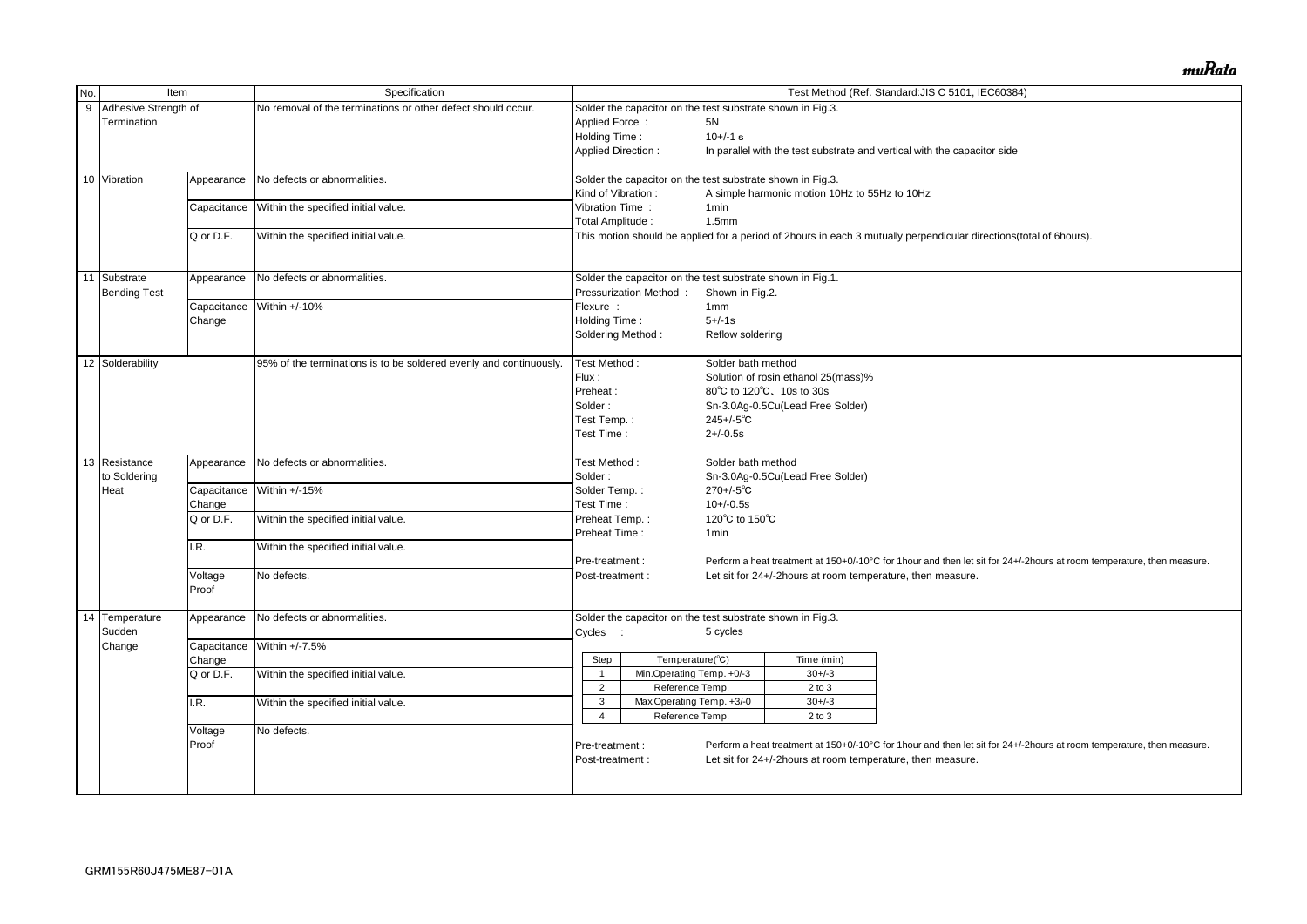| No. | <b>Item</b>          |             | Specification                                       |                                     | Test Method (Ref. Standard: JIS C 5101, IEC60384)                              |  |  |  |  |  |
|-----|----------------------|-------------|-----------------------------------------------------|-------------------------------------|--------------------------------------------------------------------------------|--|--|--|--|--|
|     | 15 $High$            | Appearance  | No defects or abnormalities.                        |                                     | Solder the capacitor on the test substrate shown in Fig.3.                     |  |  |  |  |  |
|     | Temperature          |             |                                                     | Test Temperature :                  | $40 + (-2)$ °C                                                                 |  |  |  |  |  |
|     | <b>High Humidity</b> | Capacitance | Within +/-12.5%                                     | Test Humidity:                      | 90%RH to 95%RH                                                                 |  |  |  |  |  |
|     | (Steady)             | Change      |                                                     | Test Time:                          | $500+/-12h$                                                                    |  |  |  |  |  |
|     |                      | Q or D.F.   | DF:0.2 max.                                         | Test Voltage :                      | <b>Rated Voltage</b>                                                           |  |  |  |  |  |
|     |                      |             |                                                     | Charge/Discharge Current: 50mA max. |                                                                                |  |  |  |  |  |
|     |                      | I.R.        | More than 500MΩ or 12.5Ω · F (Whichever is smaller) |                                     |                                                                                |  |  |  |  |  |
|     |                      |             |                                                     | <b>Pre-treatment:</b>               | Perform a heat treatment at 150+0/-10°C for 1 hour and then let sit for 24+/-  |  |  |  |  |  |
|     |                      |             |                                                     | <b>IPost-treatment:</b>             | Perform a heat treatment at 150+0/-10°C for 1 hour and then let sit for 24+/-2 |  |  |  |  |  |
|     |                      |             |                                                     |                                     |                                                                                |  |  |  |  |  |
|     |                      |             |                                                     |                                     |                                                                                |  |  |  |  |  |
|     | 16 Durability        | Appearance  | No defects or abnormalities.                        |                                     | Solder the capacitor on the test substrate shown in Fig.3.                     |  |  |  |  |  |
|     |                      |             |                                                     | Test Temperature :                  | Maximum Operating Temperature+/-3°C                                            |  |  |  |  |  |
|     |                      | Capacitance | Within +/-12.5%                                     | Test Time:                          | 1000+/-12h                                                                     |  |  |  |  |  |
|     |                      | Change      |                                                     | Test Voltage :                      | 100% of the rated voltage                                                      |  |  |  |  |  |
|     |                      | Q or D.F.   | DF:0.2 max.                                         | Charge/Discharge Current: 50mA max. |                                                                                |  |  |  |  |  |
|     |                      |             |                                                     |                                     |                                                                                |  |  |  |  |  |
|     |                      | I.R.        | More than 1000MΩ or $25Ω·F$ (Whichever is smaller)  | <b>Pre-treatment:</b>               | Perform a heat treatment at 150+0/-10°C for 1 hour and then let sit for 24+/-2 |  |  |  |  |  |
|     |                      |             |                                                     | <b>IPost-treatment:</b>             | Perform a heat treatment at 150+0/-10°C for 1 hour and then let sit for 24+/-2 |  |  |  |  |  |
|     |                      |             |                                                     |                                     |                                                                                |  |  |  |  |  |
|     |                      |             |                                                     |                                     |                                                                                |  |  |  |  |  |

- \*1 Derated Products: The test voltage of these products is less than 150% of the rated voltage  $*$ 1 Derated Products: The test voltage of these products is les<br>in the Durability / Operational Life Test.
- \*2 Standard Products: The test voltage of these products is 150% of the rated voltage and over in the Durability / Operational Life Test.<br>\*2 Standard Products: The test voltage of these products is 1<br>in the Durability / Operational Life Test.

Derating conditions on Voltage and Temperature (for Rated Voltage 100Vdc max.)



Derated products\*1 are suitable for use in circuits where concapacitor is derated (below rated voltage and temperature).

A reliability assurance level equivalent to standard products\*2 can be secured by restricting the voltage and

temperature according to the derating conditions in the chart.

muRata

'-2hours at room temperature, then measure. hours at room temperature, then measure.

hours at room temperature, then measure. hours at room temperature, then measure.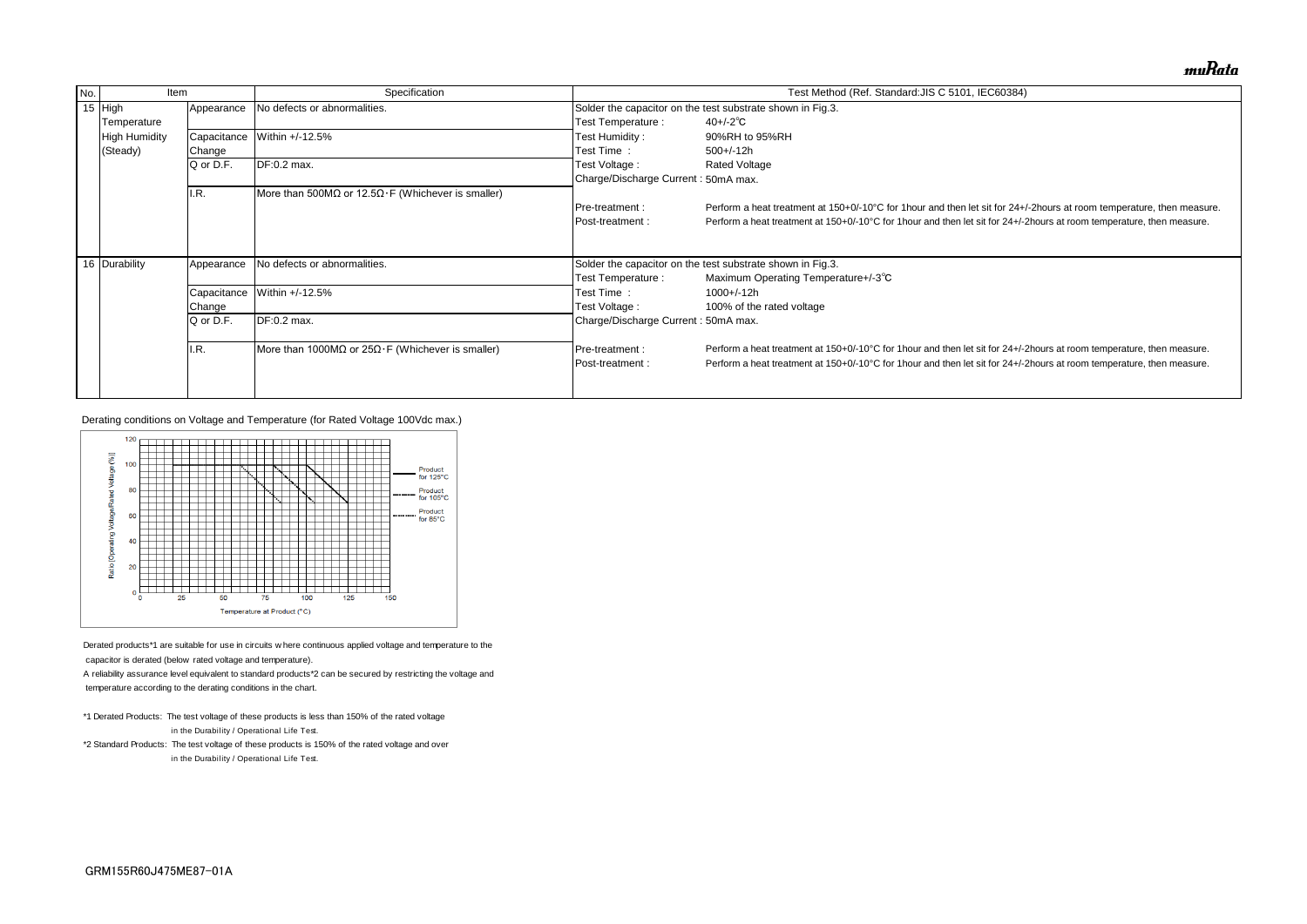



Adhesive Strength of Termination, Vibration, Temperature Sudden Change, High Temperature High Humidity(Steady), Durability



muRata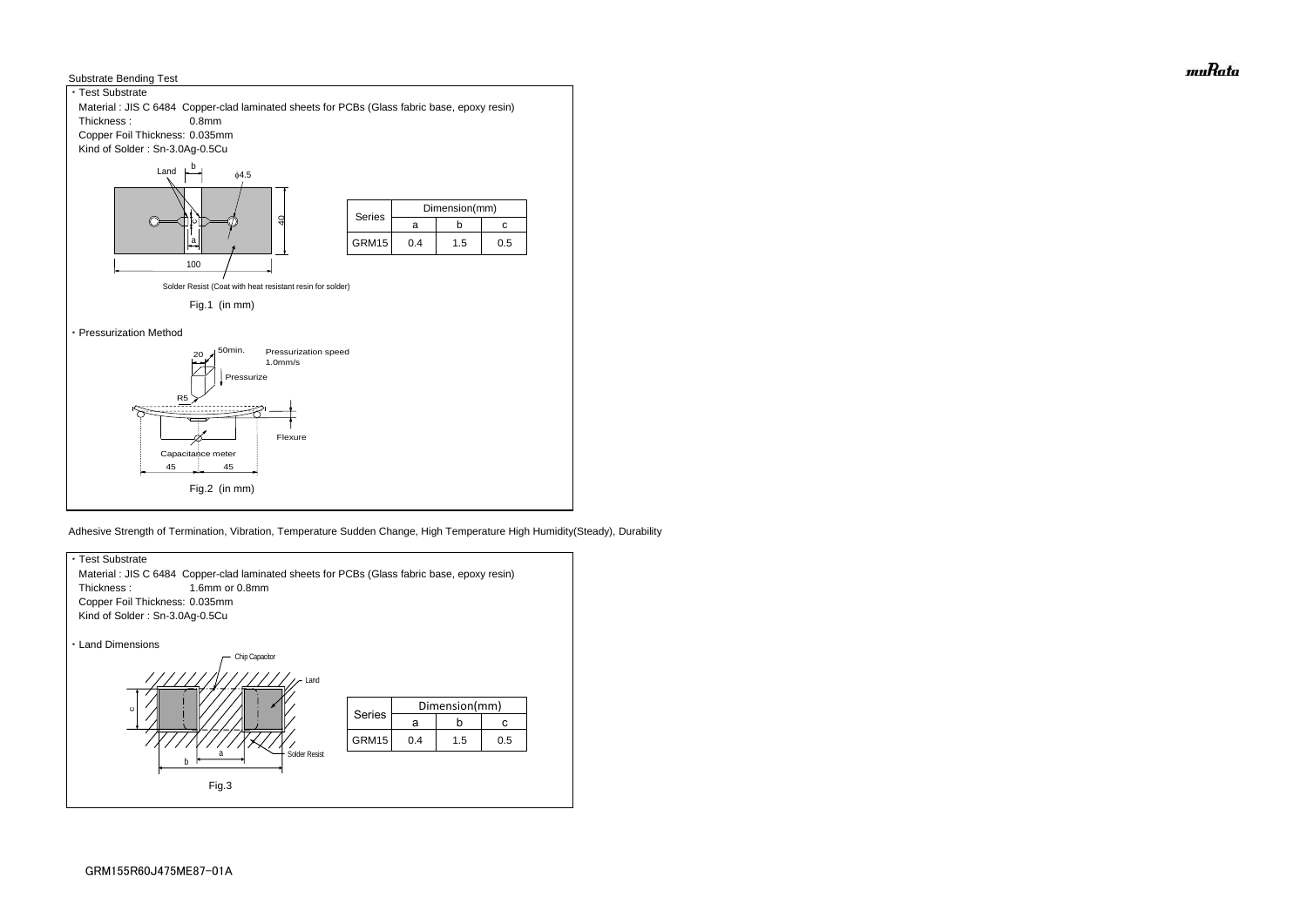# ■ Package

Tape Carrier Packaging

1. Minimum Quantity (pcs./reel)

2. Dimensions of Tape (in mm)

(1)GRM155(W8P2 Code:D/J)

|        |   | φ180mm Reel | φ330mm Reel |  |  |
|--------|---|-------------|-------------|--|--|
| Series |   | PAPER Tape  | PAPER Tape  |  |  |
|        |   | Code: D     | Code:J      |  |  |
| GRM15  | 5 | 10000(W8P2) | 40000(W8P2) |  |  |

| Series      |                 | Dimensions(Chip) |                 |            |            |                |                 |                |                 |                 |                |             |          |             |  |  |  |  |  |  |  |  |  |  |  | M |
|-------------|-----------------|------------------|-----------------|------------|------------|----------------|-----------------|----------------|-----------------|-----------------|----------------|-------------|----------|-------------|--|--|--|--|--|--|--|--|--|--|--|---|
|             |                 |                  |                 |            |            |                |                 |                |                 |                 |                |             |          |             |  |  |  |  |  |  |  |  |  |  |  |   |
| GRM15<br>-5 | $1.0 + (-0.15)$ | $0.5 + (-0.15)$  | $0.5 + (-0.15)$ | 0.72(Typ.) | 1.25(Typ.) | $8.0 + (-0.3)$ | $3.5 + / -0.05$ | $1.75 + (-0.1$ | $2.0 + (-0.05)$ | $2.0 + / -0.05$ | $4.0 + (-0.1)$ | φ1.5+0.1/-0 | 0.8 max. | $0.05$ max. |  |  |  |  |  |  |  |  |  |  |  |   |



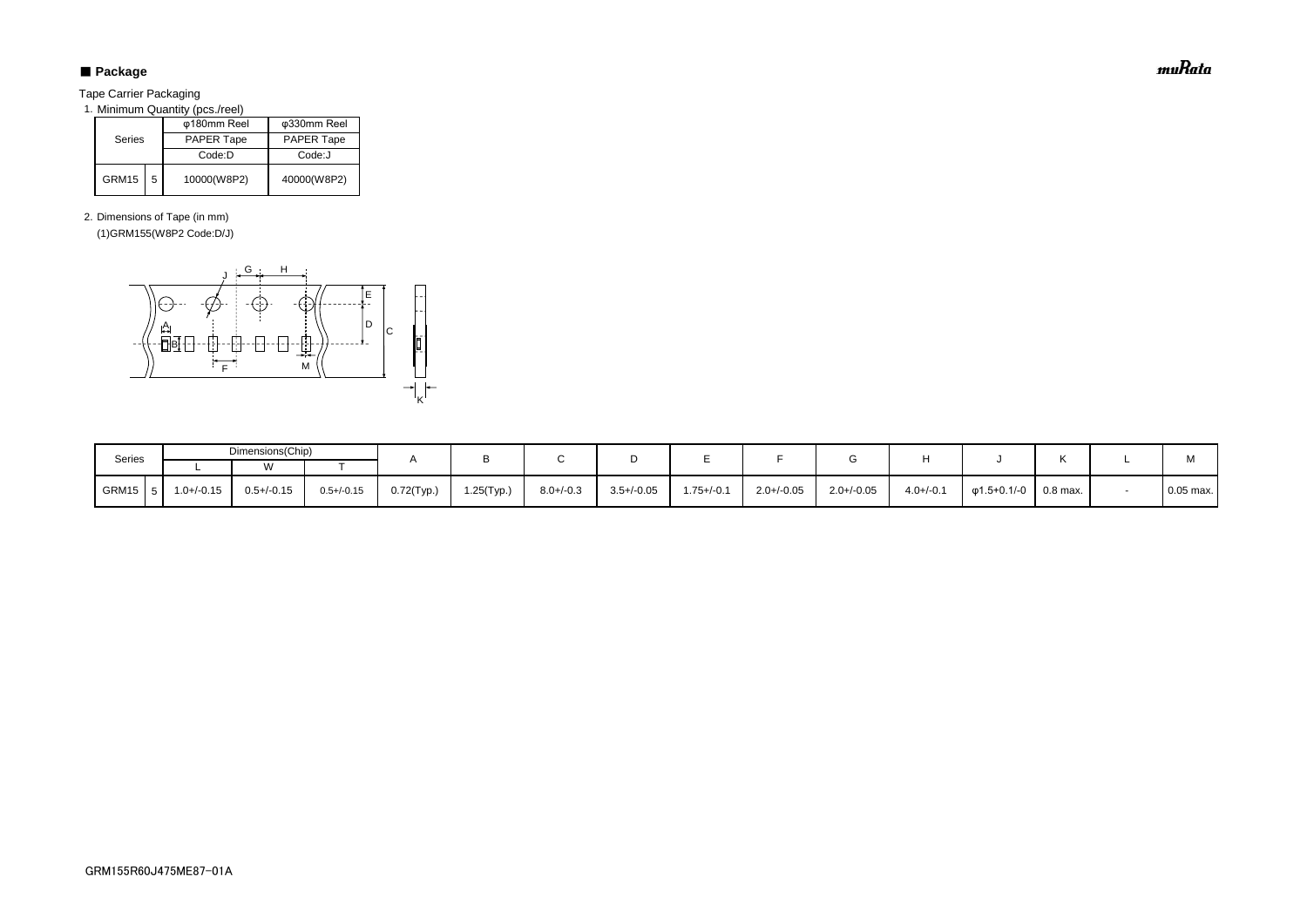## 3. Dimensions of Reel (in mm)

| Reel        |                    |                   |                   |                   |                | W         | w1         |
|-------------|--------------------|-------------------|-------------------|-------------------|----------------|-----------|------------|
| Φ180mm Reel | ω180+0/-3.0        | ω50 min.          | $\omega$ 13+/-0.5 | $\omega$ 21+/-0.8 | $2.0 + (-0.5)$ | 16.5 max. | $10+/-1.5$ |
| ω330mm Reel | $\omega$ 330+/-2.0 | $\varphi$ 50 min. | $\omega$ 13+/-0.5 | $\omega$ 21+/-0.8 | $2.0 + (-0.5)$ | 16.5 max. | $10+/-1.5$ |



muRata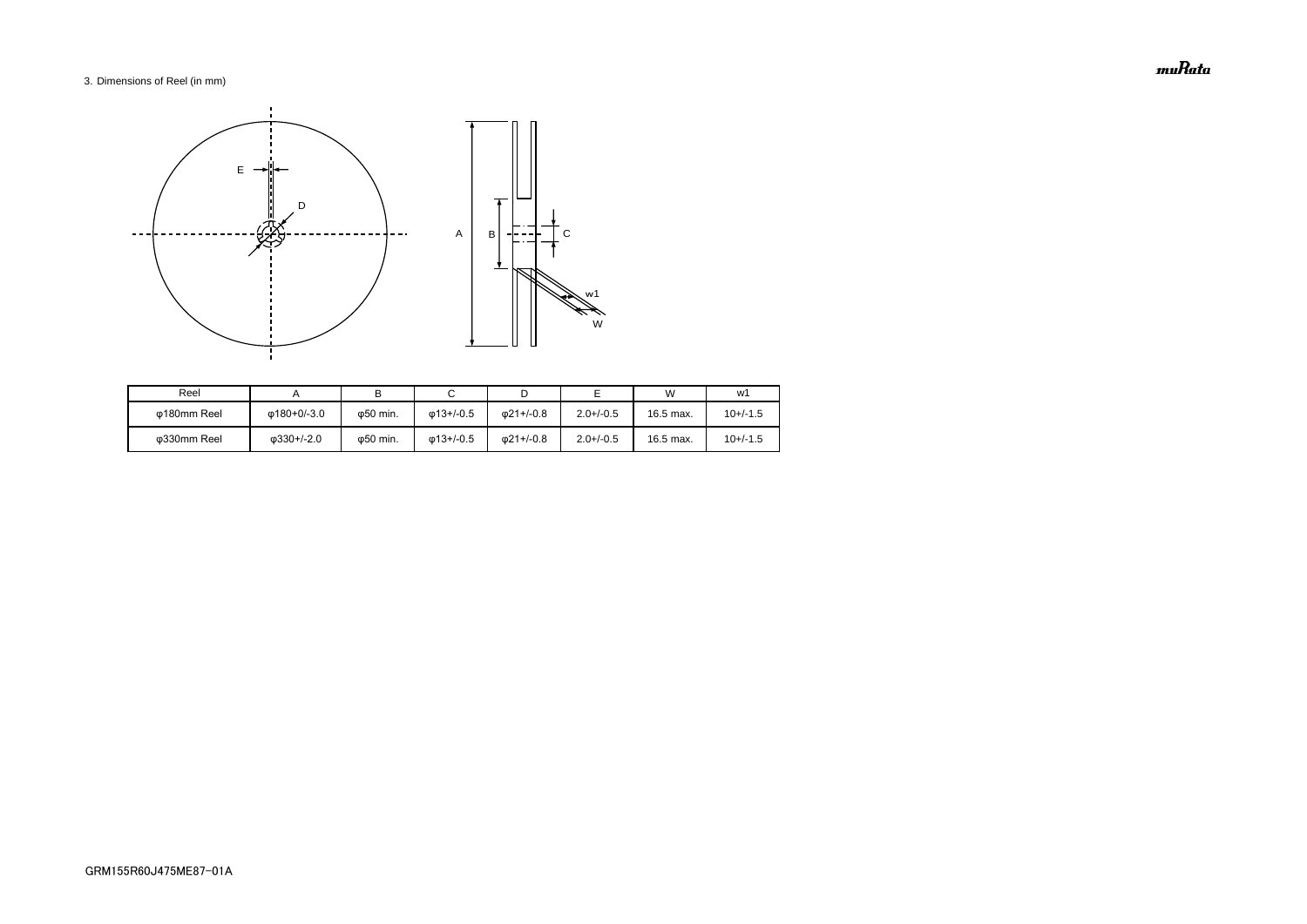4. Part of the leader and part of the vacant section are attached as follows. The sprocket holes are to the right as the tape is pulled toward the user.

- 5. Accumulate tolerance of sprocket holes pitch = +/-0.3mm/10 pitch
- 6. Chip in the tape is enclosed as shown in 2.Dimensions of Tape.
- 7. The top tape and carrier tape are not attached at the end of the tape for a minimum of 5 pitches.
- 8. There are no jointing for top tape and bottom tape.
- 9. There are no fuzz in the cavity.
- 10. Break down force of top tape : 5N min. Break down force of bottom tape : 5N min. (Only a bottom tape existence)
	- 11. Reel is made by resin and appeaser and dimension is shown in 3.Dimensions of Reel. There are possibly to change the material and dimension due to some impairment.
	- 12. Peeling off force : 0.1N to 0.6N in the direction as shown below.

165° to 180° Top tape  $\overline{\phantom{0}}$ 

13. Label that show the customer parts number, our parts number, our company name, inspection number and quantity, will be put in outside of reel.



muRata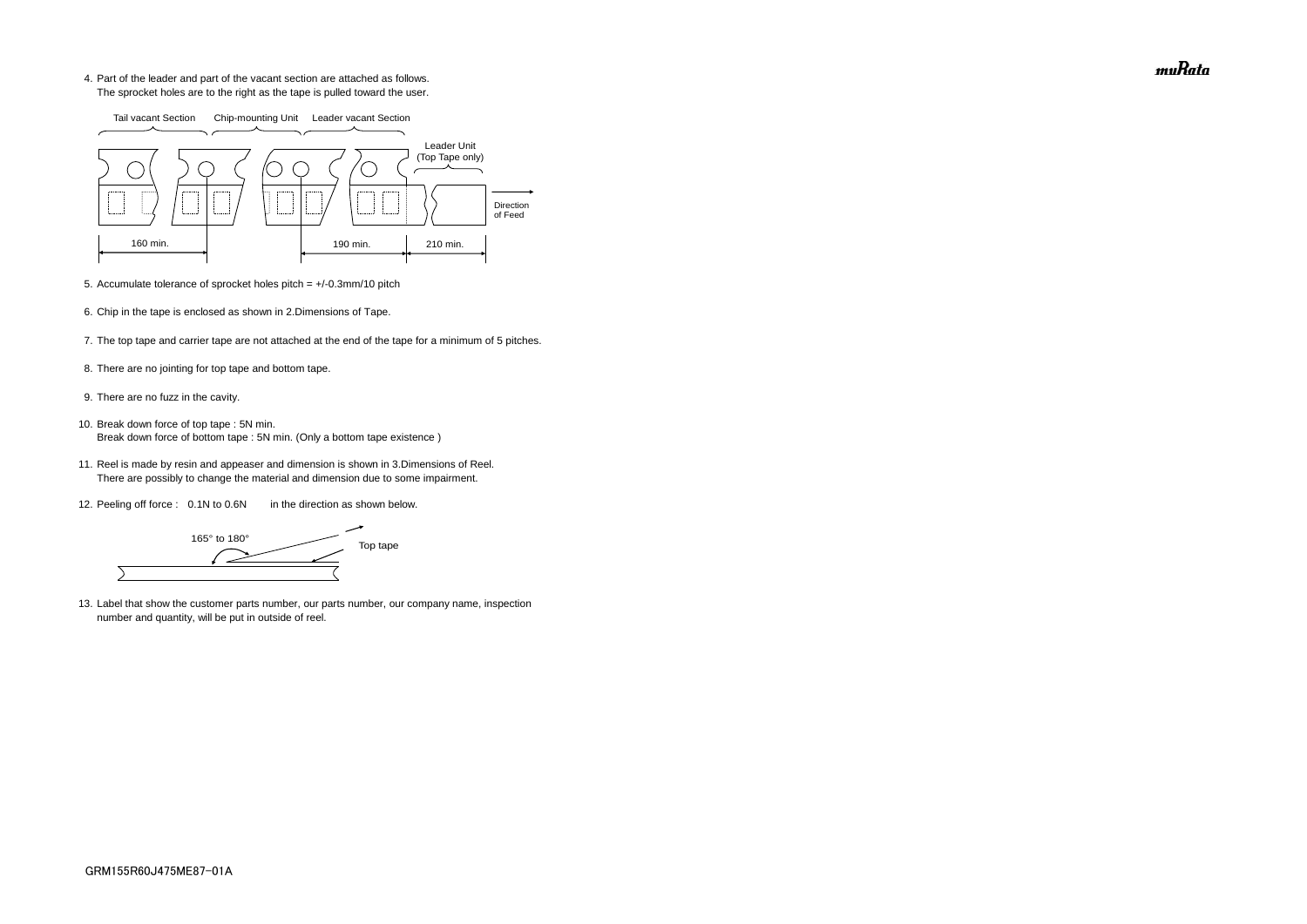Please contact us before using our products for the applications listed below which require especially high reliability for the prevention of defects which might directly cause damage to the third party's life, body or property.

 ①Aircraft equipment ②Aerospace equipment ③Undersea equipment ④Power plant control equipment ⑤Medical equipment ⑥Transportation equipment(vehicles,trains,ships,etc.) ⑦Traffic signal equipment ⑧Disaster prevention / crime prevention equipment ⑨Data-processing equipment ⑩Application of similar complexity and/or reliability requirements to the applications listed in the above.

## ■Storage and Operation condition

1. The performance of chip multilayer ceramic capacitors (henceforth just "capacitors") may be affected by the storage conditions. Please use them promptly after delivery.

1-1. Maintain appropriate storage for the capacitors using the following conditions: Room Temperature of 5℃ to 40℃ and a Relative Humidity of 20% to 70%.

 High temperature and humidity conditions and/or prolonged storage may cause deterioration of the packaging materials. If more than six months have elapsed since delivery, check packaging, mounting, etc. before use. In addition, this may cause oxidation of the electrodes. If more than one year has elapsed since delivery, also check the solderability before use.

- 1-2. Corrosive gas can react with the termination (external) electrodes or lead wires of capacitors, and result in poor solderability. Do not store the capacitors in an atmosphere consisting of corrosive gas (e.g.,hydrogen sulfide, sulfur dioxide, chlorine, ammonia gas etc.).
- 1-3. Due to moisture condensation caused by rapid humidity changes, or the photochemical change caused by direct sunlight on the terminal electrodes and/or the resin/epoxy coatings, the solderability and electrical performance may deteriorate. Do not store capacitors under direct sunlight or in high huimidity conditions.



## $\triangle$ Caution

## ■Limitation of Applications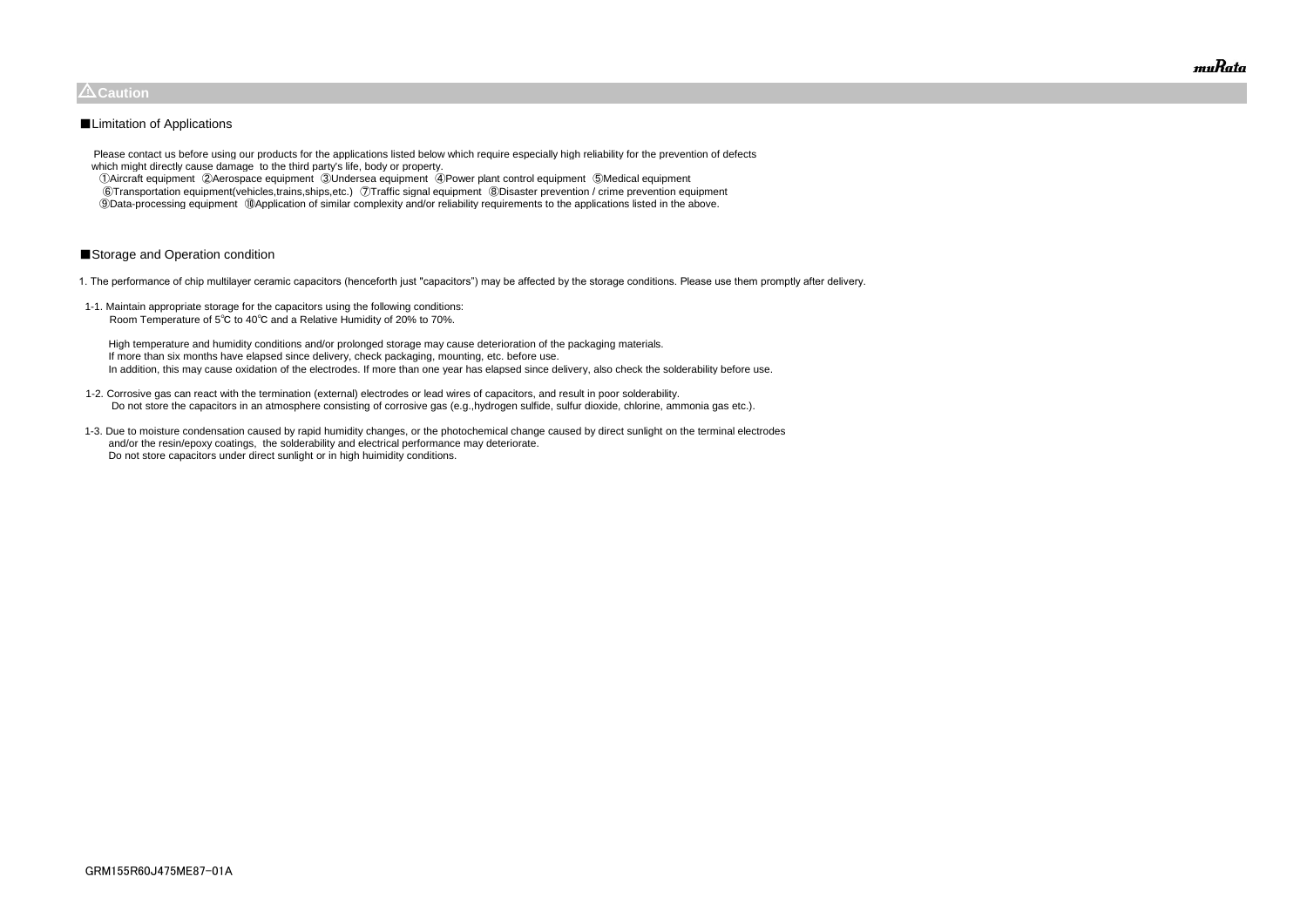## ■Rating

#### **1.Temperature Dependent Characteristics**

1. The electrical characteristics of the capacitor can change with temperature.

- 1-1. For capacitors having larger temperature dependency, the capacitance may change with temperature changes.
	- The following actions are recommended in order to ensure suitable capacitance values.
	- (1) Select a suitable capacitance for the operating temperature range.
	- (2) The capacitance may change within the rated temperature.

When you use a high dielectric constant type capacitor in a circuit that needs a tight (narrow) capacitance tolerance (e.g., a time-constant circuit), please carefully consider the temperature characteristics, and carefully confirm the various characteristics in actual use conditions and the actual system.

#### **2.Measurement of Capacitance**

1. Measure capacitance with the voltage and frequency specified in the product specifications.

- 1-1. The output voltage of the measuring equipment may decrease occasionally when capacitance is high. Please confirm whether a prescribed measured voltage is impressed to the capacitor.
- 1-2. The capacitance values of high dielectric constant type capacitors change depending on the AC voltage applied. Please consider the AC voltage characteristics when selecting a capacitor to be used in a AC circuit.

#### **3.Applied Voltage**

1. Do not apply a voltage to the capacitor that exceeds the rated voltage as called out in the specifications.



- 1-1. Applied voltage between the terminals of a capacitor shall be less than or equal to the rated voltage.
	- (1) When AC voltage is superimposed on DC voltage, the zero-to-peak voltage shall not exceed the rated DC voltage. When AC voltage or pulse voltage is applied, the peak-to-peak voltage shall not exceed the rated DC voltage.
	- (2) Abnormal voltages (surge voltage, static electricity, pulse voltage, etc.) shall not exceed the rated DC voltage.



(E:Maximum possible applied voltage.)

1-2. Influence of over voltage

 Over voltage that is applied to the capacitor may result in an electrical short circuit caused by the breakdown of the internal dielectric layers. The time duration until breakdown depends on the applied voltage and the ambient temperature.

muRata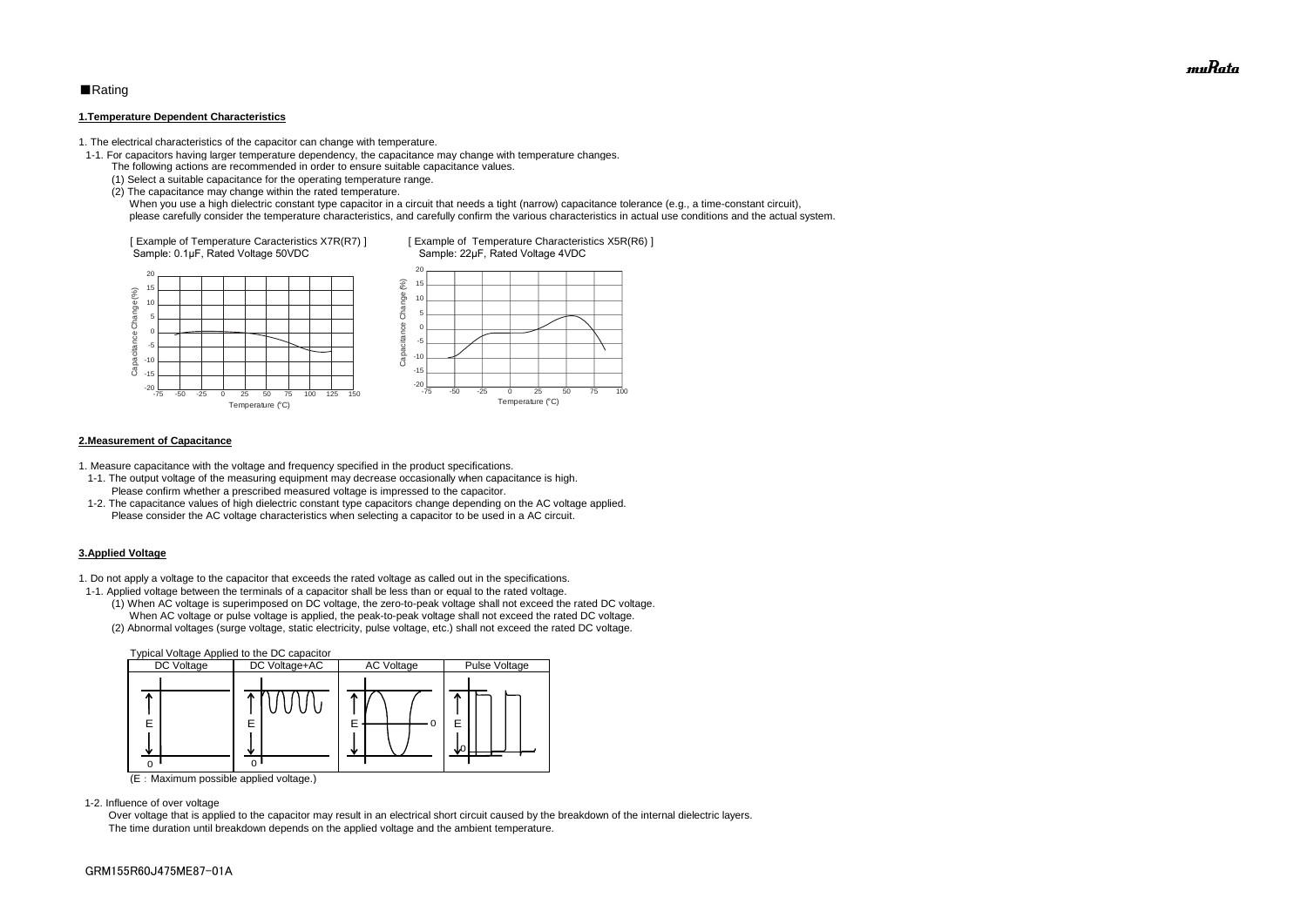#### **4.Type of Applied Voltage and Self-heating Temperature**

1.Confirm the operating conditions to make sure that no large current is flowing into the capacitor due to the continuous application of an AC voltage or pulse voltage.

 When a DC rated voltage product is used in an AC voltage circuit or a pulse voltage circuit, the AC current or pulse current will flow into the capacitor; therefore check the self-heating condition.

Please confirm the surface temperature of the capacitor so that the temperature remains within the upper limits

of the operating temperature, including the rise in temperature due to self-heating.

When the capacitor is used with a high-frequency voltage or pulse voltage, heat may be generated by dielectric loss.

<Applicable to Rated Voltage of less than 100VDC>

 The load should be contained so that the self-heating of the capacitor body remains below 20°C, when measuring at an ambient temperature of 25°C.

#### **5. DC Voltage and AC Voltage Characteristic**

- 1. The capacitance value of a high dielectric constant type capacitor changes depending on the DC voltage applied. Please consider the DC voltage characteristics when a capacitor is selected for use in a DC circuit.
- 1-1. The capacitance of ceramic capacitors may change sharply depending on the applied voltage. (See figure) Please confirm the following in order to secure the capacitance.
	- (1) Determine whether the capacitance change caused by the applied voltage is within the allowed range.
	- (2) In the DC voltage characteristics, the rate of capacitance change becomes larger as voltage increases, even if the applied voltage is below the rated voltage.

 When a high dielectric constant type capacitor is used in a circuit that requires a tight (narrow) capacitance tolerance (e.g., a time constant circuit), please carefully consider the voltage characteristics, and confirm the various characteristics in the actual operating conditions of the system.

2. The capacitance values of high dielectric constant type capacitors changes depending on the AC voltage applied. Please consider the AC voltage characteristics when selecting a capacitor to be used in a AC circuit.









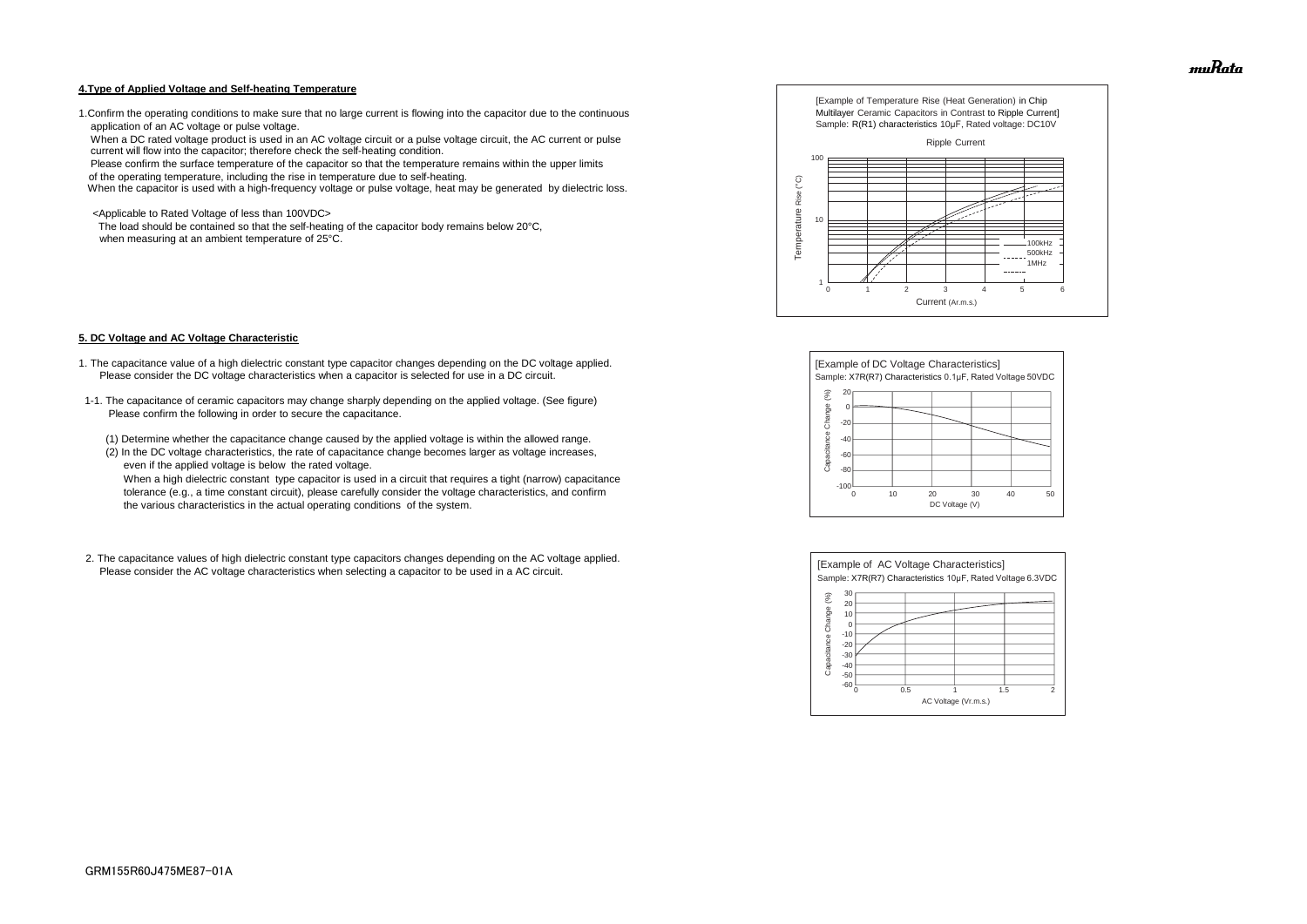#### **6. Capacitance Aging**



1. The high dielectric constant type capacitors have an Aging characteristic in which the capacitance value decreases with the passage of time.

 When you use a high dielectric constant type capacitors in a circuit that needs a tight (narrow) capacitance tolerance (e.g., a time-constant circuit), please carefully consider the characteristics of these capacitors, such as their aging, voltage, and temperature characteristics. In addition, check capacitors using your actual appliances at the intended environment and operating conditions.

#### **7.Vibration and Shock**

- 1. Please confirm the kind of vibration and/or shock, its condition, and any generation of resonance. Please mount the capacitor so as not to generate resonance, and do not allow any impact on the terminals.
- 2. Mechanical shock due to being dropped may cause damage or a crack in the dielectric material of the capacitor. Do not use a dropped capacitor because the quality and reliability may be deteriorated.
- 3. When printed circuit boards are piled up or handled, the corner of another printed circuit board should not be allowed to hit the capacitor in order to avoid a crack or other damage to the capacitor.





muRata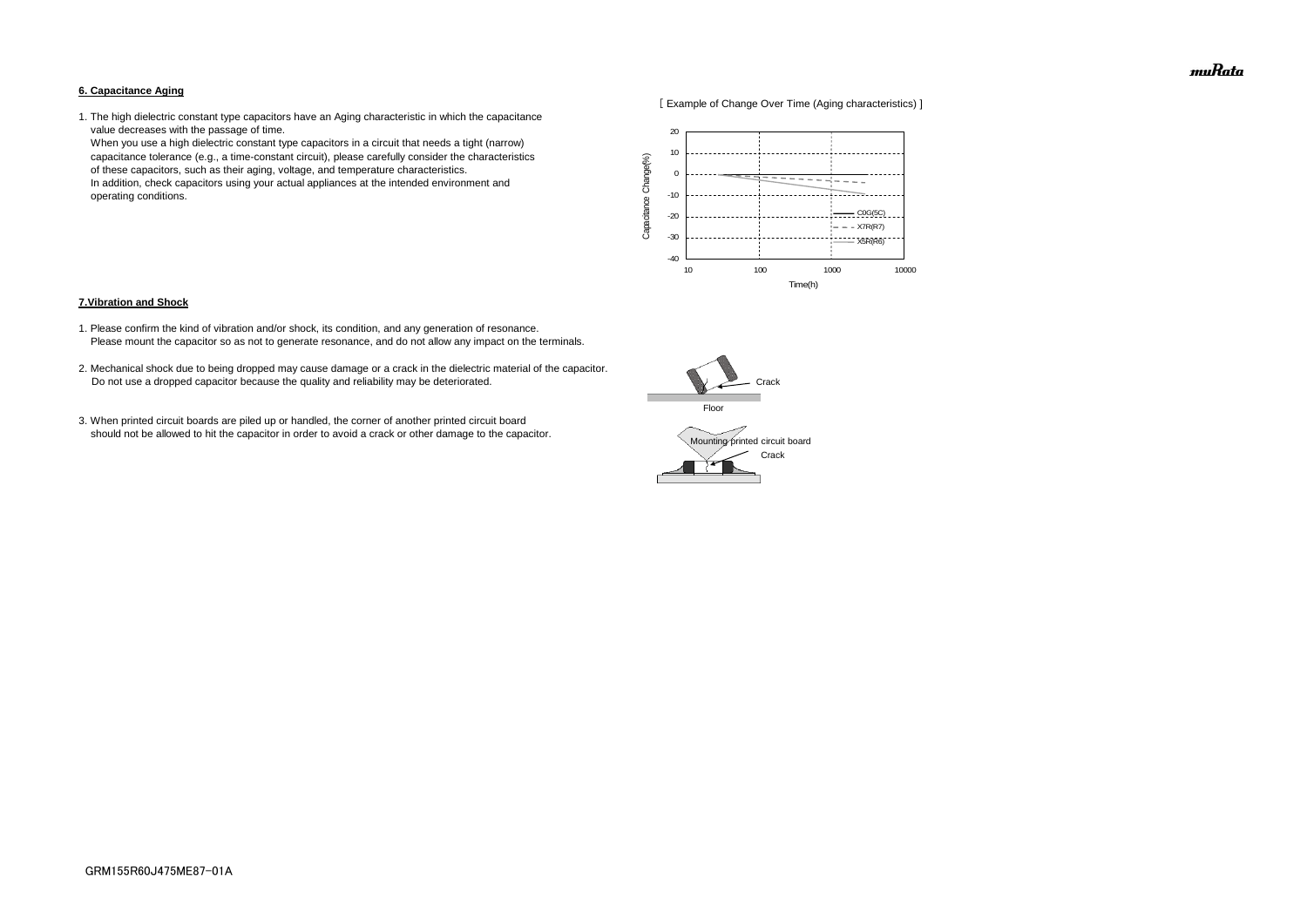## ■Soldering and Mounting

#### **1.Mounting Position**

- 1. Confirm the best mounting position and direction that minimizes the stress imposed on the capacitor during flexing or bending the printed circuit board. 1-1.Choose a mounting position that minimizes the stress imposed on the chip during flexing or bending of the board.
	- [ Component Direction ]

- [ Chip Mounting Close to Board Separation Point ] It is effective to implement the following measures, to reduce stress in separating the board.
- It is best to implement all of the following three measures; however, implement as many measures as possible to reduce stress.

Locate chip horizontal to the direction in which stress acts.

(Bad Example) (Good Example)

\*1 A > D is valid when stress is added vertically to the perforation as with Hand Separation. If a Cutting Disc is used, stress will be diagonal to the PCB, therefore  $A > D$  is invalid.

When a capacitor is mounted near a screw hole, it may be affected by the board deflection that occurs during the tightening of the screw. Mount the capacitor in a position as far away from the screw holes as possible.

#### [ Mounting Capacitors Near Screw Holes ]

## **2.Information before Mounting**

| <b>Contents of Measures</b>                                                                  | <b>Stress Level</b> |
|----------------------------------------------------------------------------------------------|---------------------|
| $(1)$ Turn the mounting direction of the component parallel to the board separation surface. | $A > D^*1$          |
| (2) Add slits in the board separation part.                                                  | A > B               |
| (3) Keep the mounting position of the component away from the board separation surface.      | A > C               |

- 1. Do not re-use capacitors that were removed from the equipment.
- 2. Confirm capacitance characteristics under actual applied voltage.
- 3. Confirm the mechanical stress under actual process and equipment use.
- 4. Confirm the rated capacitance, rated voltage and other electrical characteristics before assembly.
- 5. Prior to use, confirm the solderability of capacitors that were in long-term storage.
- 6. Prior to measuring capacitance, carry out a heat treatment for capacitors that were in long-term storage.
- 7.The use of Sn-Zn based solder will deteriorate the reliability of the MLCC.

Please contact our sales representative or product engineers on the use of Sn-Zn based solder in advance.





muRata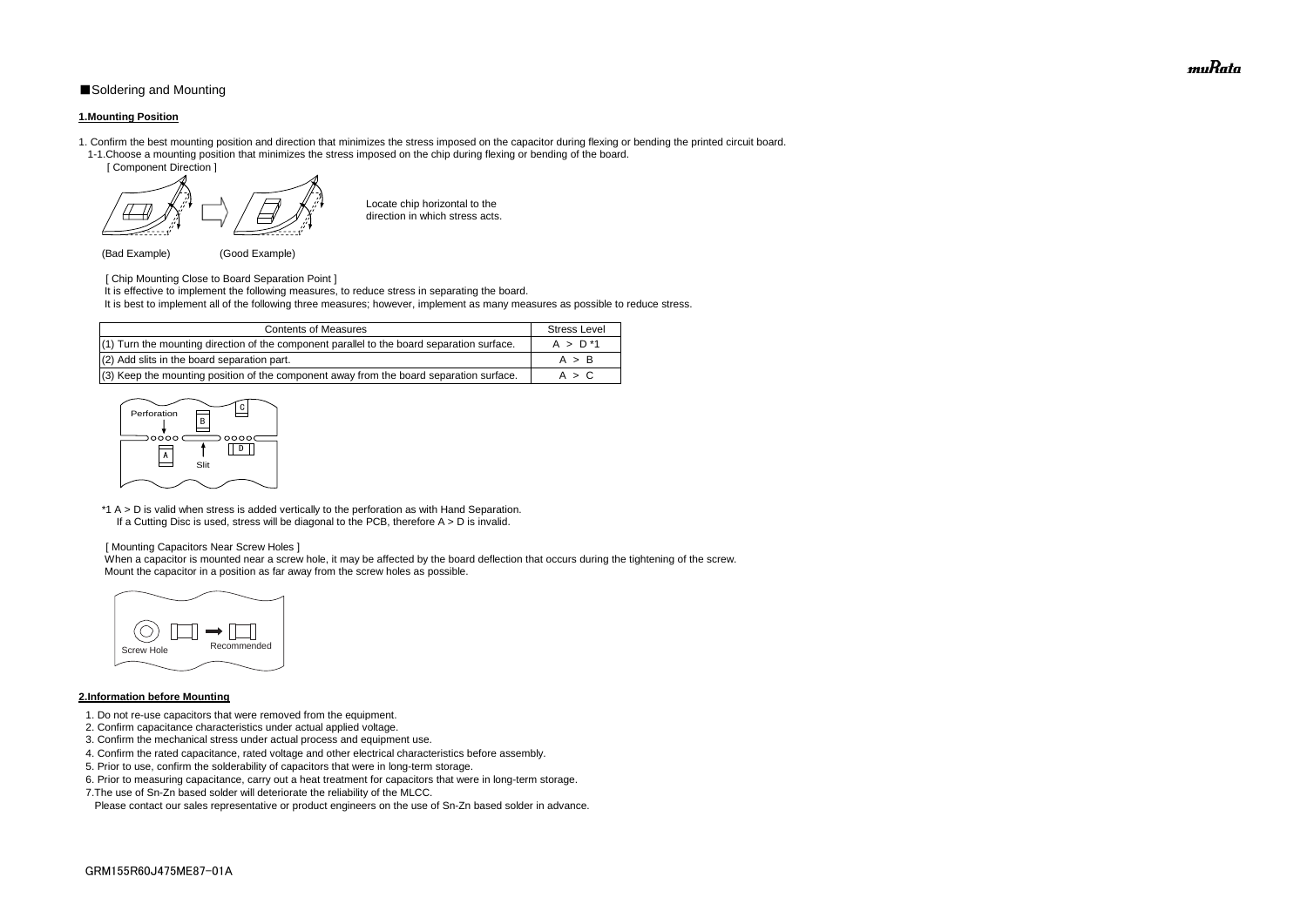#### **3.Maintenance of the Mounting (pick and place) Machine**

- 1. Make sure that the following excessive forces are not applied to the capacitors.
	- Check the mounting in the actual device under actual use conditions ahead of time.
- 1-1. In mounting the capacitors on the printed circuit board, any bending force against them shall be kept to a minimum to prevent them from any damage or cracking. Please take into account the following precautions and recommendations for use in your process.
	- (1) Adjust the lowest position of the pickup nozzle so as not to bend the printed circuit board.

2. Dirt particles and dust accumulated in the suction nozzle and suction mechanism prevent the nozzle from moving smoothly. This creates excessive force on the capacitor during mounting, causing cracked chips. Also, the locating claw, when worn out, imposes uneven forces on the chip when positioning, causing cracked chips. The suction nozzle and the locating claw must be maintained, checked and replaced periodically.



muRata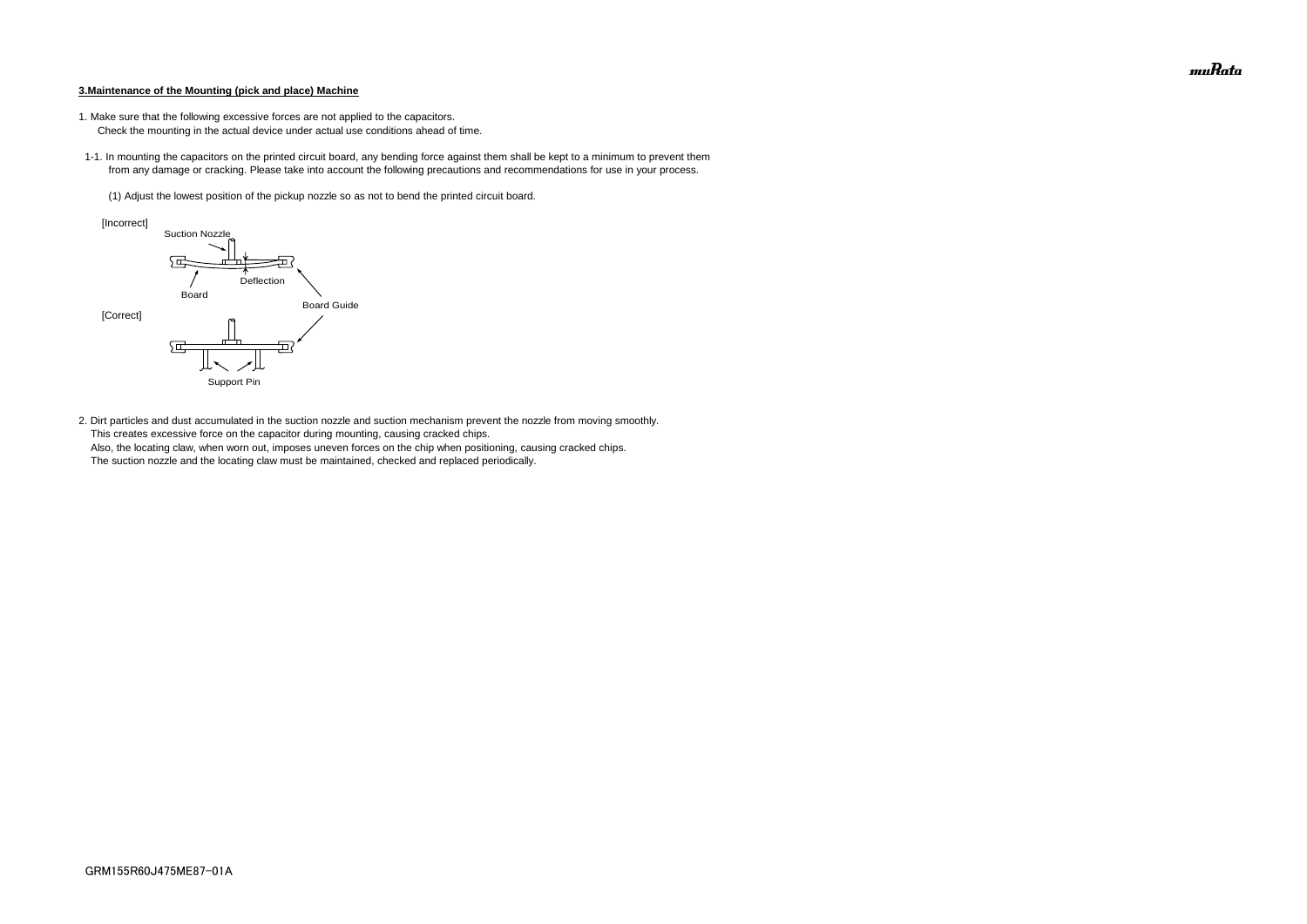#### **4-1.Reflow Soldering**

1. When sudden heat is applied to the components, the mechanical strength of the components will [Standard Conditions for Reflow Soldering] decrease because a sudden temperature change causes deformation inside the components. In order to prevent mechanical damage to the components, preheating is required for both the components and the PCB.

Preheating conditions are shown in table 1.

 It is required to keep the temperature differential between the solder and the components surface (ΔT) as small as possible.

2. When components are immersed in solvent after mounting, be sure to maintain the temperature difference (ΔT) between the component and the solvent within the range shown in the table 1.

#### Recommended Conditions

3. When a capacitor is mounted at a temperature lower than the peak reflow temperature recommended by the solder manufacturer, the following quality problems can occur. Consider factors such as the placement of peripheral components and the reflow temperature setting to prevent the capacitor's reflow temperature from dropping below the peak temperature specified. Be sure to evaluate the mounting situation beforehand and verify that none of the following problems occur.



In the case of repeated soldering, the accumulated Lead Free Solder: Sn-3.0Ag-0.5Cu soldering time must be within the range shown above.

 ・Drop in solder wettability ・Solder voids ・Possible occurrence of whiskering ・Drop in bonding strength ・Drop in self-alignment properties ・Possible occurrence of tombstones and/or shifting on the land patterns of the circuit board

| Table 1       |                                |                              |
|---------------|--------------------------------|------------------------------|
| <b>Series</b> | Chip Dimension(L/W) Code       | Temperature Differential     |
| <b>GRM</b>    | 01/02/MD/03/15/<br>18/JN/21/31 | $\Delta T \leq 190^{\circ}C$ |
| GRM           | 32/43/55                       | $\Delta T \leq 130^{\circ}C$ |

#### 4. Optimum Solder Amount for Reflow Soldering

4-1. Overly thick application of solder paste results in a excessive solder fillet height. This makes the chip more susceptible to mechanical and thermal stress on the board and may cause the chips to crack.

- 4-2. Too little solder paste results in a lack of adhesive strength on the termination, which may result in chips breaking loose from the PCB.
- 4-3. Please confirm that solder has been applied smoothly to the termination.

Make sure not to impose any abnormal mechanical shocks to the PCB.

|                  | Lead Free Solder       |
|------------------|------------------------|
| Peak Temperature | 240 to $260^{\circ}$ C |
| Atmosphere       | Air or $N_2$           |



#### Inverting the PCB

![](_page_14_Figure_10.jpeg)

[Allowable Reflow Soldering Temperature and Time]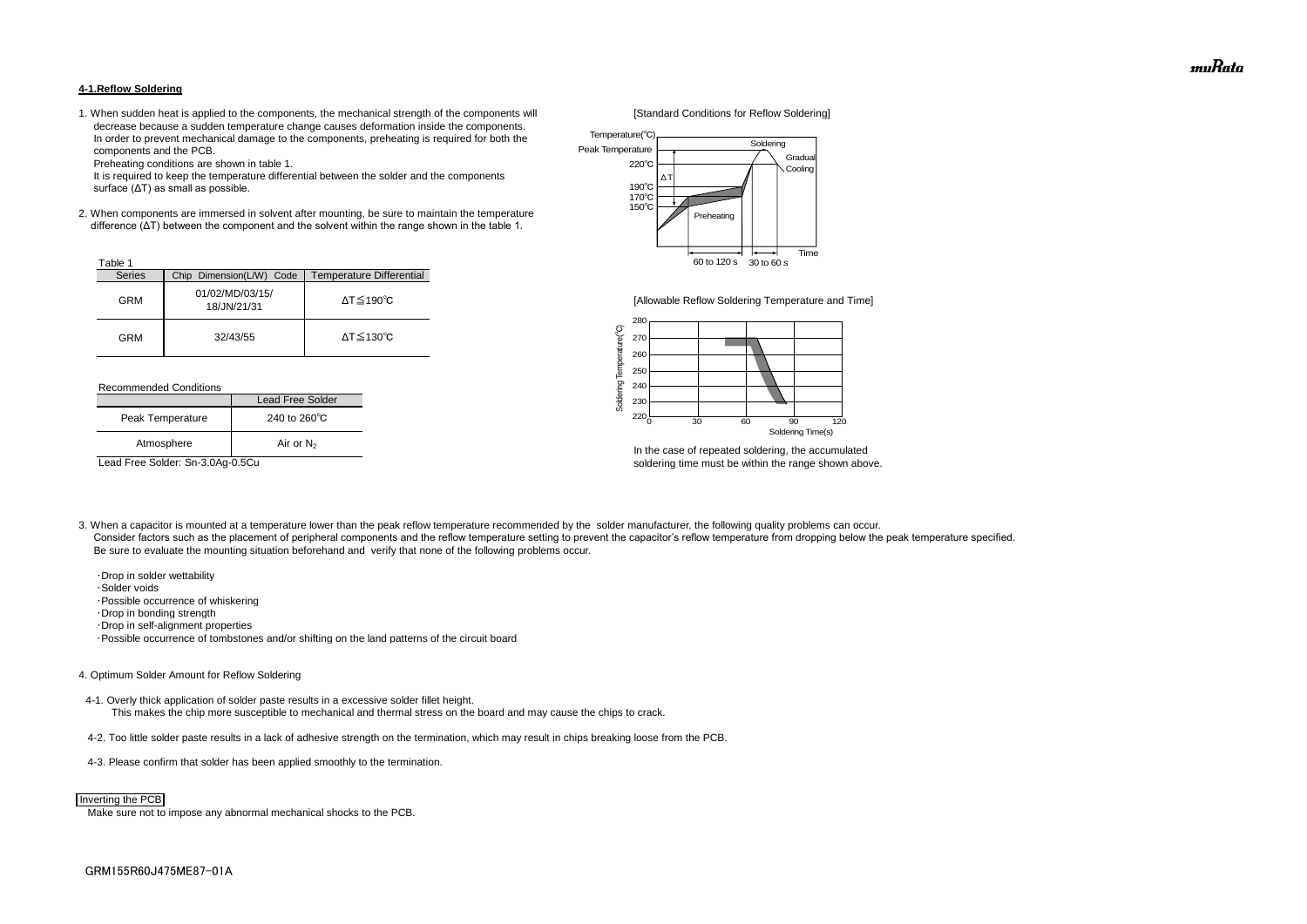### **4-2.Flow Soldering**

1. Do not apply flow soldering to chips not listed in Table 2. [Standard Conditions for Flow Soldering]

Table 2

2. When sudden heat is applied to the components, the mechanical strength of the components will decrease because a sudden temperature change causes deformation inside the components. In order to prevent mechanical damage to the components, preheating is required for both of the components and the PCB.

It is required to keep the temperature differential between the solder and the components surface [Allowable Flow Soldering Temperature and Time] (ΔT) as low as possible.

Preheating conditions are shown in table 2.

- 3. Excessively long soldering time or high soldering temperature can result in leaching of the terminations, causing poor adhesion or a reduction in capacitance value due to loss of contact between the inner electrodes and terminations.
- 4. When components are immersed in solvent after mounting, be sure to maintain the temperature differential (ΔT) between the component and solvent within the range shown in the table 2.

| <b>Series</b> | Chip Dimension(L/W) Code | Temperature Differential |
|---------------|--------------------------|--------------------------|
| GRM           | 18/21/31                 | ΔT≤150℃                  |

#### Recommended Conditions

Lead Free Solder: Sn-3.0Ag-0.5Cu

#### 5. Optimum Solder Amount for Flow Soldering

 5-1. The top of the solder fillet should be lower than the thickness of the components. If the solder amount is excessive, the risk of cracking is higher during board bending or any other stressful condition.

![](_page_15_Figure_18.jpeg)

In the case of repeated soldering, the accumulated soldering time must be within the range shown above.

|                                    | <b>Lead Free Solder</b> |
|------------------------------------|-------------------------|
| <b>Preheating Peak Temperature</b> | 100 to 120 $\degree$ C  |
| Soldering Peak Temperature         | 250 to $260^{\circ}$ C  |
| Atmosphere                         | Air or $N_2$            |

![](_page_15_Figure_16.jpeg)

![](_page_15_Figure_14.jpeg)

muRata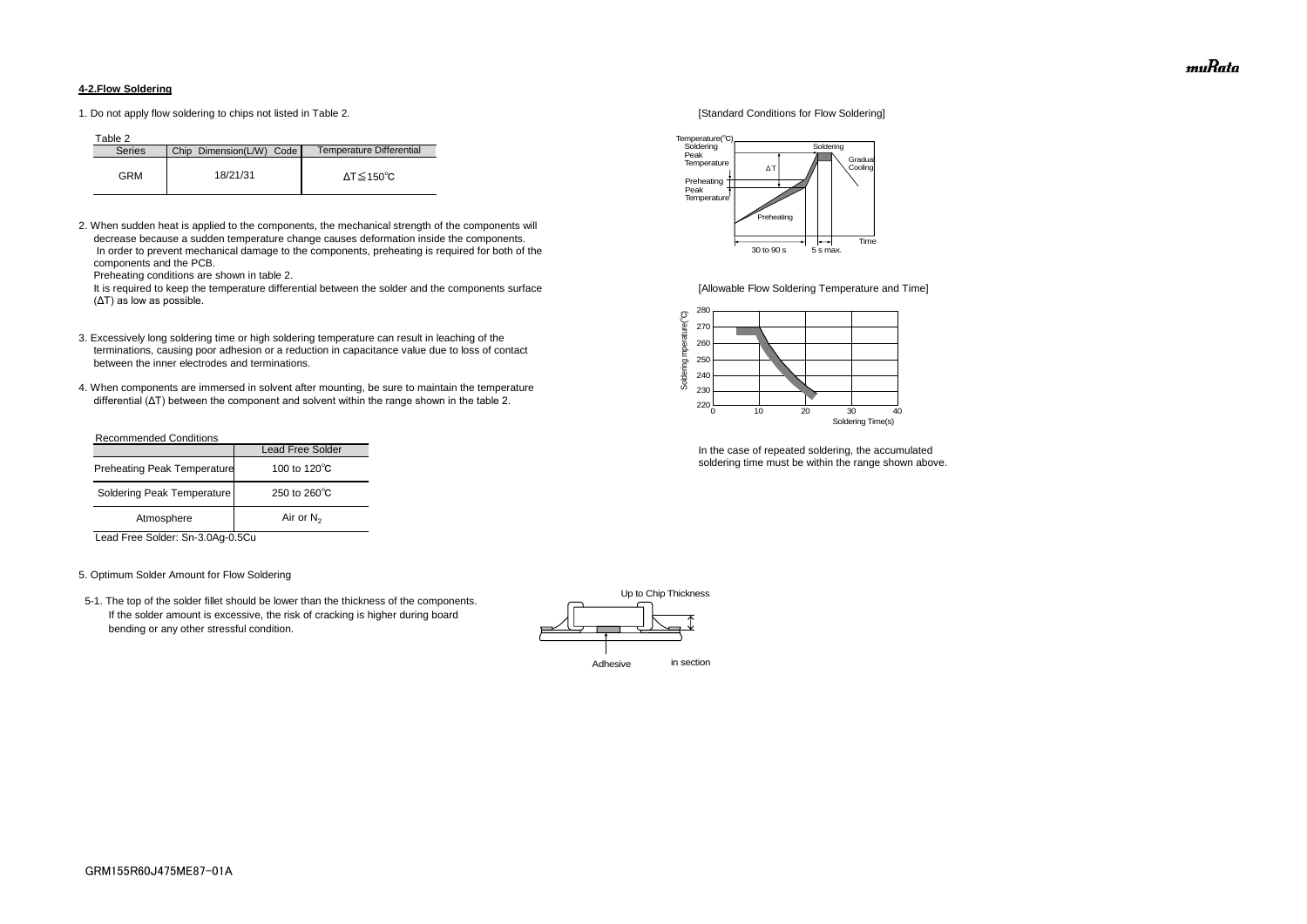#### **4-3.Correction of Soldered Portion**

When sudden heat is applied to the capacitor, distortion caused by the large temperature difference occurs internally, and can be the cause of cracks. Capacitors also tend to be affected by mechanical and thermal stress depending on the board preheating temperature or the soldering fillet shape, and can be the cause of cracks. Please refer to "1. PCB Design" or "3. Optimum solder amount" for the solder amount and the fillet shapes.

#### 1. Correction with a Soldering Iron

- 1-1. In order to reduce damage to the capacitor, be sure to preheat the capacitor and the mounting board.
- Preheat to the temperature range shown in Table 3. A hot plate, hot air type preheater, etc. can be used for preheating. 1-2. After soldering, do not allow the component/PCB to cool down rapidly.
- 1-3. Perform the corrections with a soldering iron as quickly as possible. If the soldering iron is applied too long, there is a possibility of causing solder leaching on the terminal electrodes, which will cause deterioration of the adhesive strength and other problems.

Lead Free Solder: Sn-3.0Ag-0.5Cu

\* Please manage Δ T in the temperature of soldering iron and the preheating temperature.

2. Correction with Spot Heater

 Compared to local heating with a soldering iron, hot air heating by a spot heater heats the overall component and board, therefore, it tends to lessen the thermal shock. In the case of a high density mounted board, a spot heater can also prevent concerns of the soldering iron making direct contact with the component.

- 3-2. A soldering iron with a tip of ø3mm or smaller should be used. In section
	- It is also necessary to keep the soldering iron from touching the components during the re-work.
- 3-3. Solder wire with ø0.5mm or smaller is required for soldering.

![](_page_16_Figure_21.jpeg)

- 2-1. If the distance from the hot air outlet of the spot heater to the component is too close, cracks may occur due to thermal shock. To prevent this problem, follow the conditions shown in Table 4.
- 2-2. In order to create an appropriate solder fillet shape, it is recommended that hot air be applied at the angle shown in Figure 1.

| Table 3 |                                    |                                      |                           |                                         |            |
|---------|------------------------------------|--------------------------------------|---------------------------|-----------------------------------------|------------|
| Series  | Chip<br>Dimension<br>(L/W)<br>Code | Temperature of<br>Soldering Iron Tip | Preheating<br>Temperature | Temperature<br>$Differential(\Delta T)$ | Atmosphere |
| GRM     | 03/15/18/JN/21/31                  | $350^{\circ}$ C max.                 | $150^{\circ}$ C min.      | $\Delta T \leq 190^{\circ}C$            | Air        |
| GRM     | 32/43/55                           | $280^{\circ}$ C max.                 | $150^{\circ}$ C min.      | $\Delta T \leq 130^{\circ}C$            | Air        |

- 3. Optimum solder amount when re-working with a soldering iron
- 3-1. If the solder amount is excessive, the risk of cracking is higher during board bending or any other stressful condition. Too little solder amount results in a lack of adhesive strength on the termination, which may result in chips breaking loose from the PCB. Please confirm that solder has been applied smoothly is and rising to the end surface of the chip.

| Table 4                                      |                                  |
|----------------------------------------------|----------------------------------|
| <b>Distance</b>                              | 5mm or more                      |
| Hot Air Application angle                    | 45° *Figure 1                    |
| Hot Air Temperature Nozzle Outlet 400°C max. |                                  |
| <b>Application Time</b>                      | Less than 10 s                   |
|                                              | (3216M / 1206 size or smaller)   |
|                                              | Less than 30 s                   |
|                                              | (3225M / 1210 size or larger)    |
|                                              | (3216M, 3225M: Metric size code) |

![](_page_16_Figure_14.jpeg)

![](_page_16_Figure_17.jpeg)

muRata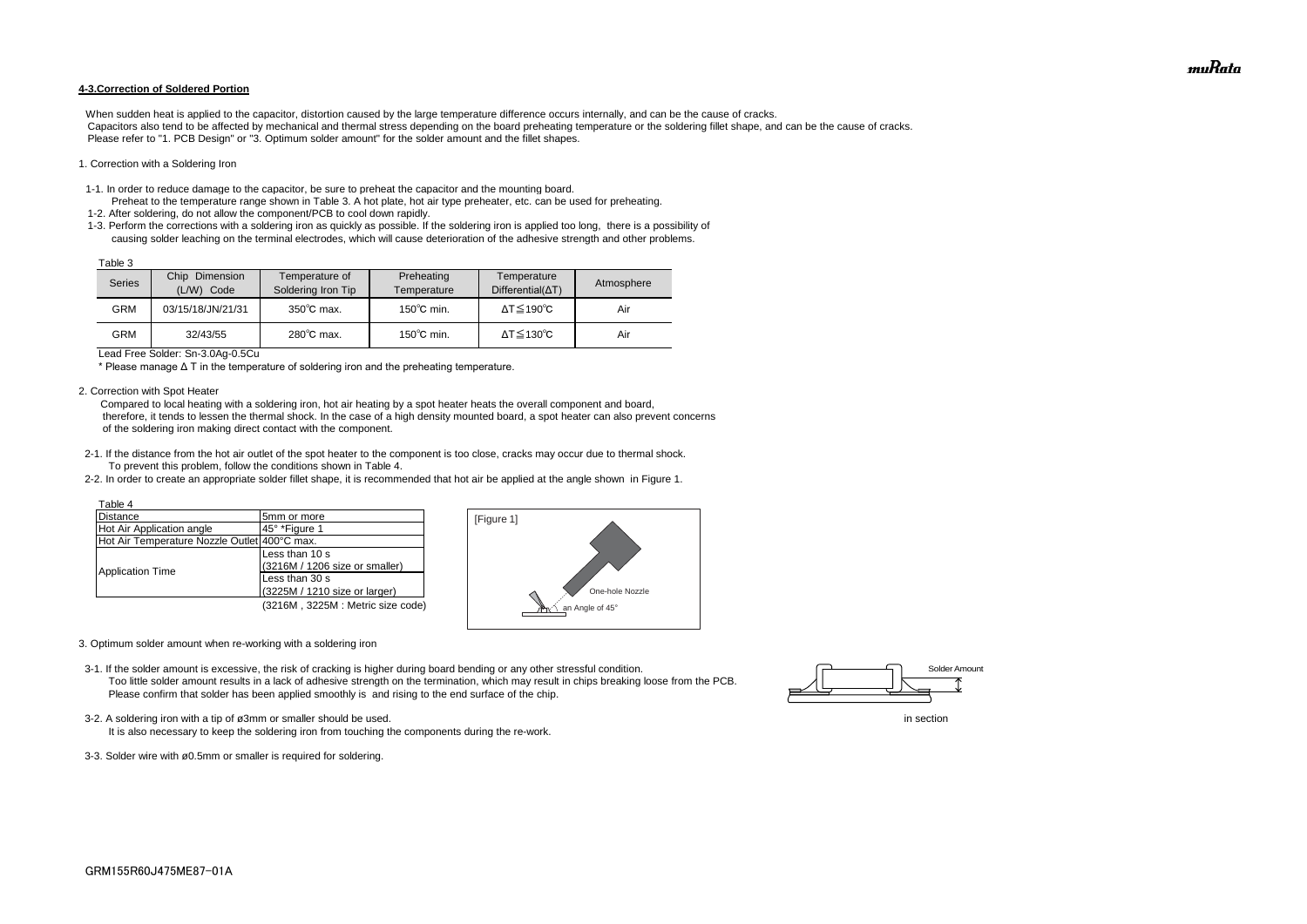### **5.Washing**

 Excessive ultrasonic oscillation during cleaning can cause the PCBs to resonate, resulting in cracked chips or broken solder joints. Before starting your production process, test your cleaning equipment / process to insur eit does not degrade the capacitors.

#### **6.Electrical Test on Printed Circuit Board**

- 1. Confirm position of the support pin or specific jig, when inspecting the electrical performance of a capacitor after mounting on the printed circuit board.
- 1-1. Avoid bending the printed circuit board by the pressure of a test-probe, etc. The thrusting force of the test probe can flex the PCB, resulting in cracked chips or open solder joints. Provide support pins on the back side of the PCB to prevent warping or flexing. Install support pins as close to the test-probe as possible.
- 1-2. Avoid vibration of the board by shock when a test -probe contacts a printed circuit board.

[Not Recommended] [Recommended]

![](_page_17_Figure_7.jpeg)

![](_page_17_Figure_8.jpeg)

![](_page_17_Picture_10.jpeg)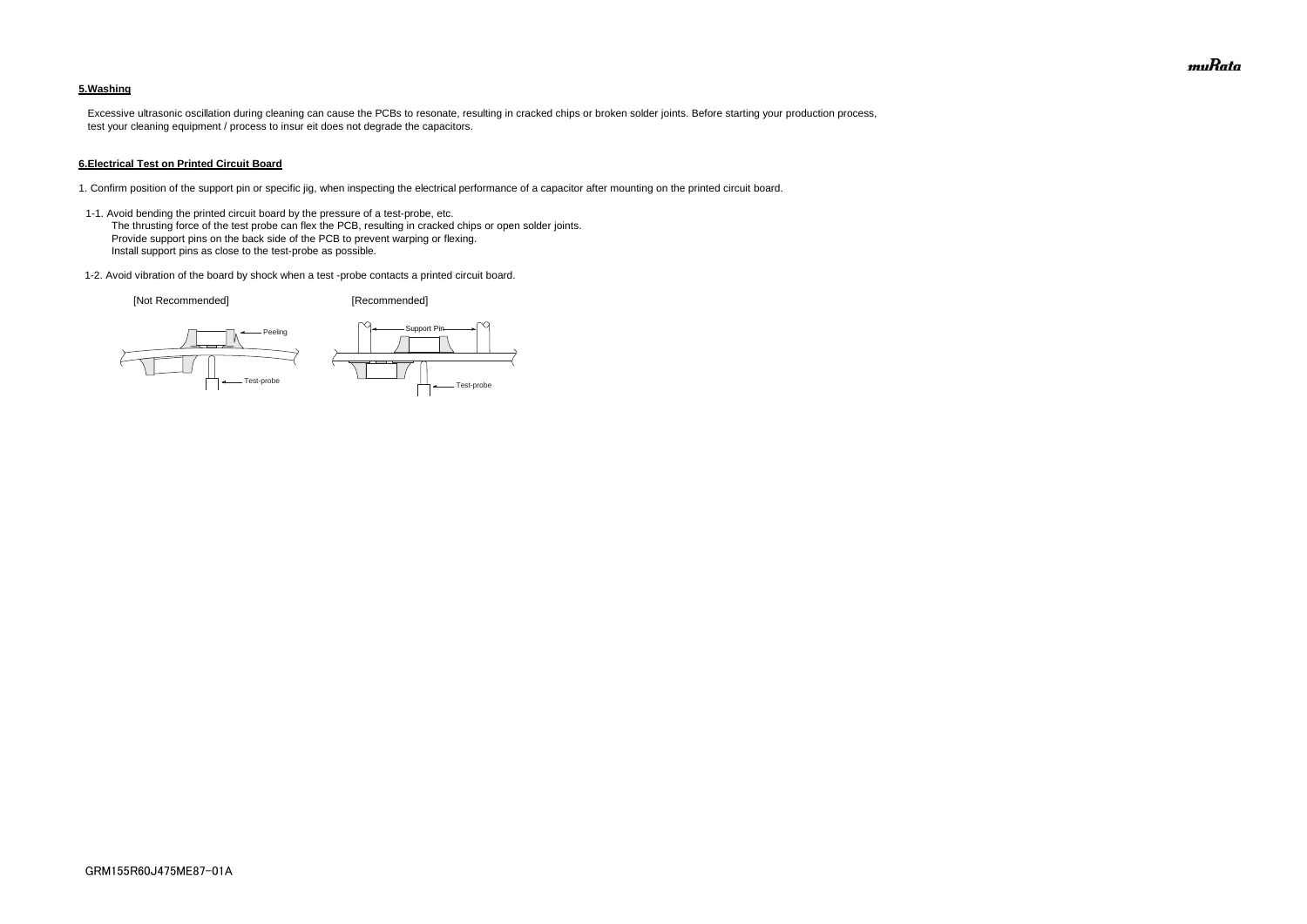#### **7.Printed Circuit Board Cropping**

- 1. After mounting a capacitor on a printed circuit board, do not apply any stress to the capacitor that caused bending or twisting the board.
- 1-1. In cropping the board, the stress as shown may cause the capacitor to crack. Cracked capacitors may cause deterioration of the insulation resistance, and result in a short. Avoid this type of stress to a capacitor.

![](_page_18_Figure_3.jpeg)

2. Check the cropping method for the printed circuit board in advance.

2-1. Printed circuit board cropping shall be carried out by using a jig or an apparatus (Disc separator, router type separator, etc.) to prevent the mechanical stress that can occur to the board.

 \* When a board separation jig or disc separator is used, if the following precautions are not observed, a large board deflection stress will occur and the capacitors may crack. Use router type separator if at all possible.

#### (1) Example of a suitable jig

[In the case of Single-side Mounting]

An outline of the board separation jig is shown as follows.

Recommended example:

 Stress on the component mounting position can be minimized by holding the portion close to the jig, and bend in the direction towards the side where the capacitors are mounted. Not recommended example: The risk of cracks occurring in the capacitors increases due to large stress being applied to the component mounting position, if the portion away from the jig is held and bent in thedirection opposite the side where the capacitors are mounted.

[In the case of Double-sided Mounting]

 Since components are mounted on both sides of the board, the risk of cracks occurring can not be avoided with the above method. Therefore, implement the following measures to prevent stress from being applied to the components.

#### (Measures)

(1) Consider introducing a router type separator.

If it is difficult to introduce a router type separator, implement the following measures. (Refer to item 1. Mounting Position)

(2) Mount the components parallel to the board separation surface.

(3) When mounting components near the board separation point, add slits in the separation position near the component.

![](_page_18_Figure_13.jpeg)

(4) Keep the mounting position of the components away from the board separation point.

|                                | Hand Separation                                                                       | 1) Board Separation Jig                                             | <b>Board Separation Apparatus</b>                                                                              |                          |  |
|--------------------------------|---------------------------------------------------------------------------------------|---------------------------------------------------------------------|----------------------------------------------------------------------------------------------------------------|--------------------------|--|
| <b>Board Separation Method</b> | Nipper Separation                                                                     |                                                                     | 2) Disc Separator                                                                                              | 3) Router Type Separator |  |
| Level of stress on board       | High                                                                                  | Medium                                                              | Medium                                                                                                         | Low                      |  |
| Recommended                    |                                                                                       | Δ*                                                                  | $\Delta^*$                                                                                                     |                          |  |
| <b>Notes</b>                   | Hand and nipper<br>separation apply a high<br>level of stress.<br>Use another method. | · Board handling<br>Board bending direction<br>Layout of capacitors | · Board handling<br>Layout of slits<br>Design of V groove<br>Arrangement of blades<br>. Controlling blade life | Board handling           |  |

muRata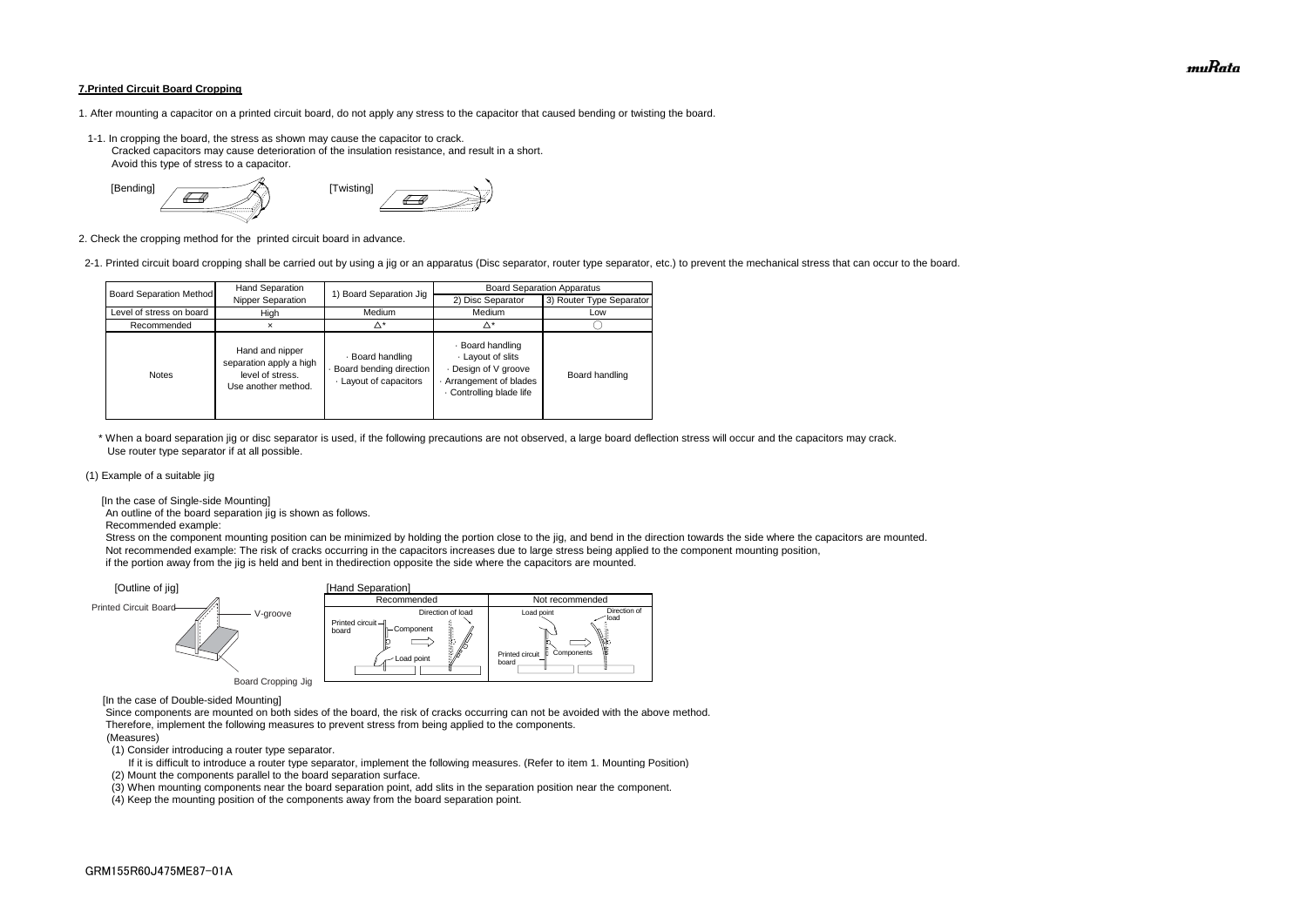#### (2) Example of a Disc Separator

- An outline of a disc separator is shown as follows. As shown in the Principle of Operation, the top blade and bottom blade are aligned with the V-grooves on the printed circuit board to separate the board. In the following case, board deflection stress will be applied and cause cracks in the capacitors.
- (1) When the adjustment of the top and bottom blades are misaligned, such as deviating in the top-bottom, left-right or front-rear directions
- (2) The angle of the V groove is too low, depth of the V groove is too shallow, or the V groove is misaligned top-bottom
- IF V groove is too deep, it is possible to brake when you handle and carry it. Carefully design depth of the V groove with consideration about strength of material of the printed circuit board.

[ Disc Separator ]

#### (3) Example of Router Type Separator

The router type separator performs cutting by a router rotating at a high speed.

![](_page_19_Figure_7.jpeg)

![](_page_19_Figure_5.jpeg)

 Since the board does not bend in the cutting process, stress on the board can be suppressed during board separation. When attaching or removing boards to/from the router type separator, carefully handle the boards to prevent bending.

| V-groove Design ]      |                         |           |                   |                |  |
|------------------------|-------------------------|-----------|-------------------|----------------|--|
| Example of Recommended | Not Recommended         |           |                   |                |  |
| V-groove Design        | Left-right Misalignment | Low-Angle | Depth too Shallow | Depth too Deep |  |
|                        |                         |           |                   |                |  |

![](_page_19_Picture_12.jpeg)

![](_page_19_Figure_13.jpeg)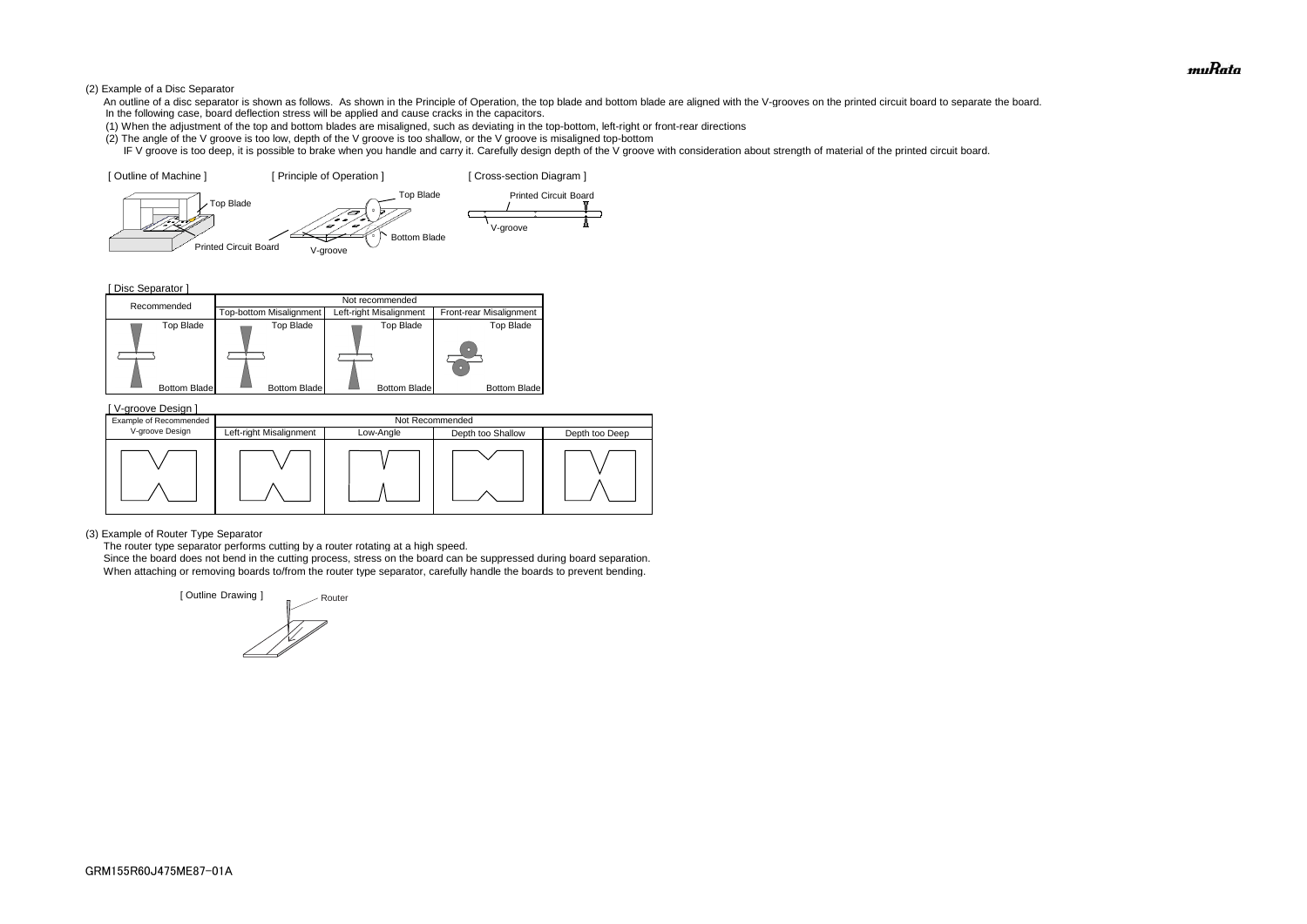#### **8. Assembly**

#### 1. Handling

 If a board mounted with capacitors is held with one hand, the board may bend. Firmly hold the edges of the board with both hands when handling. If a board mounted with capacitors is dropped, cracks may occur in the capacitors. Do not use dropped boards, as there is a possibility that the quality of the capacitors may be impaired.

#### 2. Attachment of Other Components

#### 2-1. Mounting of Other Components

Pay attention to the following items, when mounting other components on the back side of the board after capacitors have been mounted on the opposite side.

When the bottom dead point of the suction nozzle is set too low, board deflection stress may be applied to the capacitors on the back side (bottom side), and cracks may occur in the capacitors. · After the board is straightened, set the bottom dead point of the nozzle on the upper surface of the board.

· Periodically check and adjust the bottom dead point.

#### 2-2. Inserting Components with Leads into Boards

 When inserting components (transformers, IC, etc.) into boards, bending the board may cause cracks in the capacitors or cracks in the solder. Pay attention to the following.

- · Increase the size of the holes to insert the leads, to reduce the stress on the board during insertion.
- · Fix the board with support pins or a dedicated jig before insertion.
- · Support below the board so that the board does not bend. When using support pins on the board, periodically confirm that there is no difference in the height of each support pin.

2-3. Attaching/Removing Sockets and/or Connectors

Insertion and removal of sockets and connectors, etc., might cause the board to bend.

Please insure that the board does not warp during insertion and removal of sockets and connectors, etc., or the bending may damage mounted components on the board.

#### 2-4. Tightening Screws

The board may be bent, when tightening screws, etc. during the attachment of the board to a shield or chassis.

Pay attention to the following items before performing the work.

· Plan the work to prevent the board from bending.

· Use a torque screwdriver, to prevent over-tightening of the screws.

· The board may bend after mounting by reflow soldering, etc. Please note, as stress may be applied to the chips by forcibly flattening the board when tightening the screws.

![](_page_20_Picture_8.jpeg)

![](_page_20_Figure_14.jpeg)

![](_page_20_Figure_18.jpeg)

![](_page_20_Picture_25.jpeg)

muRata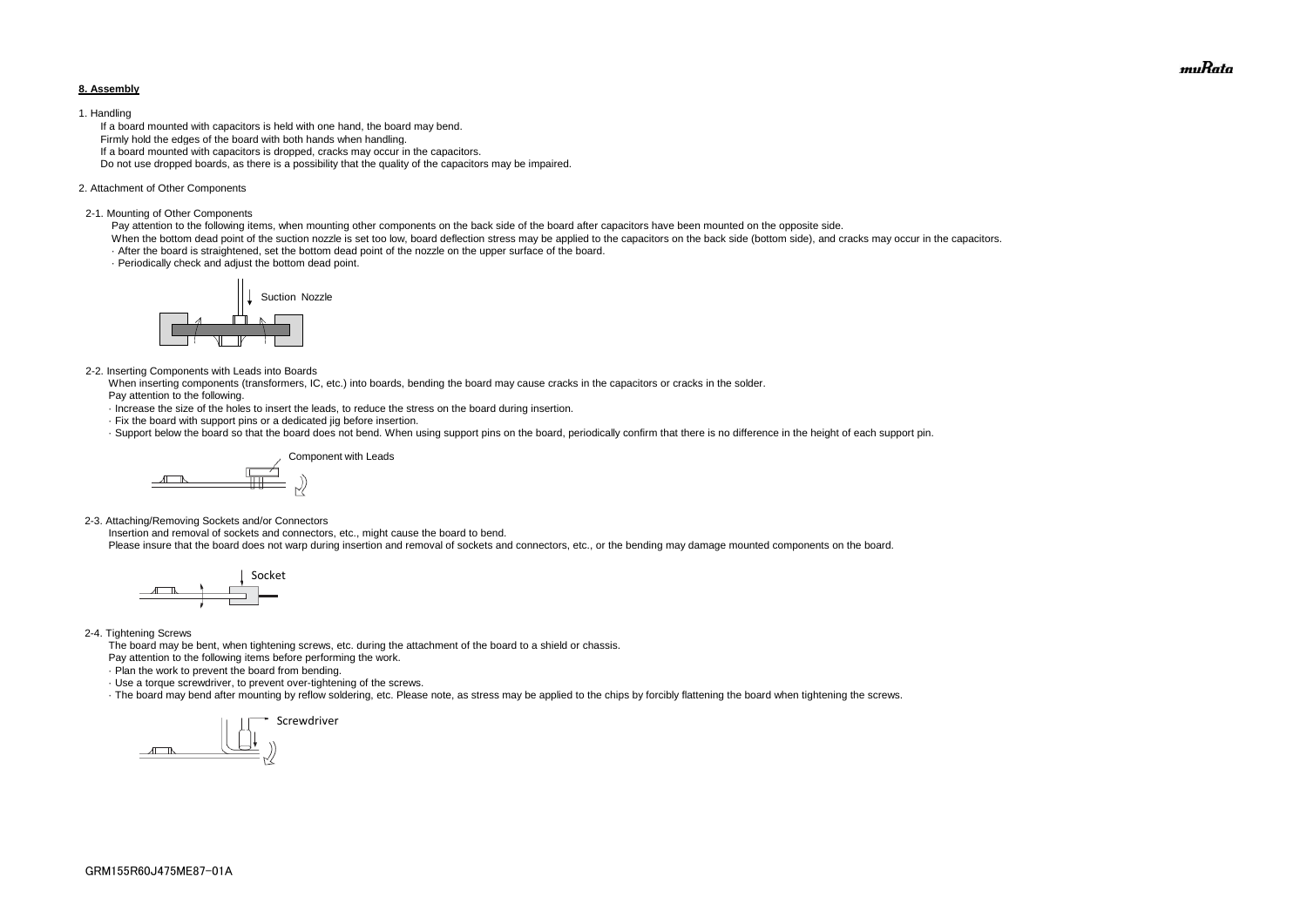## ■ Others

#### **1. Under Operation of Equipment**

- 1-1. Do not touch a capacitor directly with bare hands during operation in order to avoid the danger of an electric shock.
- 1-2. Do not allow the terminals of a capacitor to come in contact with any conductive objects (short-circuit). Do not expose a capacitor to a conductive liquid, inducing any acid or alkali solutions.
- 1-3. Confirm the environment in which the equipment will operate is under the specified conditions.
	- Do not use the equipment under the following environments.
	- (1) Being spattered with water or oil.
	- (2) Being exposed to direct sunlight.
	- (3) Being exposed to ozone, ultraviolet rays, or radiation.
	- (4) Being exposed to toxic gas (e.g., hydrogen sulfide, sulfur dioxide, chlorine, ammonia gas etc.)
	- (5) Any vibrations or mechanical shocks exceeding the specified limits.
	- (6) Moisture condensing environments.
- 1-4. Use damp proof countermeasures if using under any conditions that can cause condensation.

#### **2. Others**

If the circuit being used may cause an electrical shock, smoke or fire when a capacitor is shorted, be sure to install fail-safe functions, such as a fuse, to prevent secondary accidents. (2) This series are not safety standard certified products.

- 2-1. In an Emergency
	- (1) If the equipment should generate smoke, fire, or smell, immediately turn off or unplug the equipment.
	- If the equipment is not turned off or unplugged, the hazards may be worsened by supplying continuous power.
	- (2) In this type of situation, do not allow face and hands to come in contact with the capacitor or burns may be caused by the capacitor's high temperature.
- 2-2. Disposal of waste

When capacitors are disposed of, they must be burned or buried by an industrial waste vendor with the appropriate licenses.

- 2-3. Circuit Design
	- (1) Addition of Fail Safe Function

Capacitors that are cracked by dropping or bending of the board may cause deterioration of the insulation resistance, and result in a short.

2-4. Remarks

 Failure to follow the cautions may result, worst case, in a short circuit and smoking when the product is used. The above notices are for standard applications and conditions. Contact us when the products are used in special mounting conditions. Select optimum conditions for operation as they determine the reliability of the product after assembly. The data herein are given in typical values, not guaranteed ratings.

muRata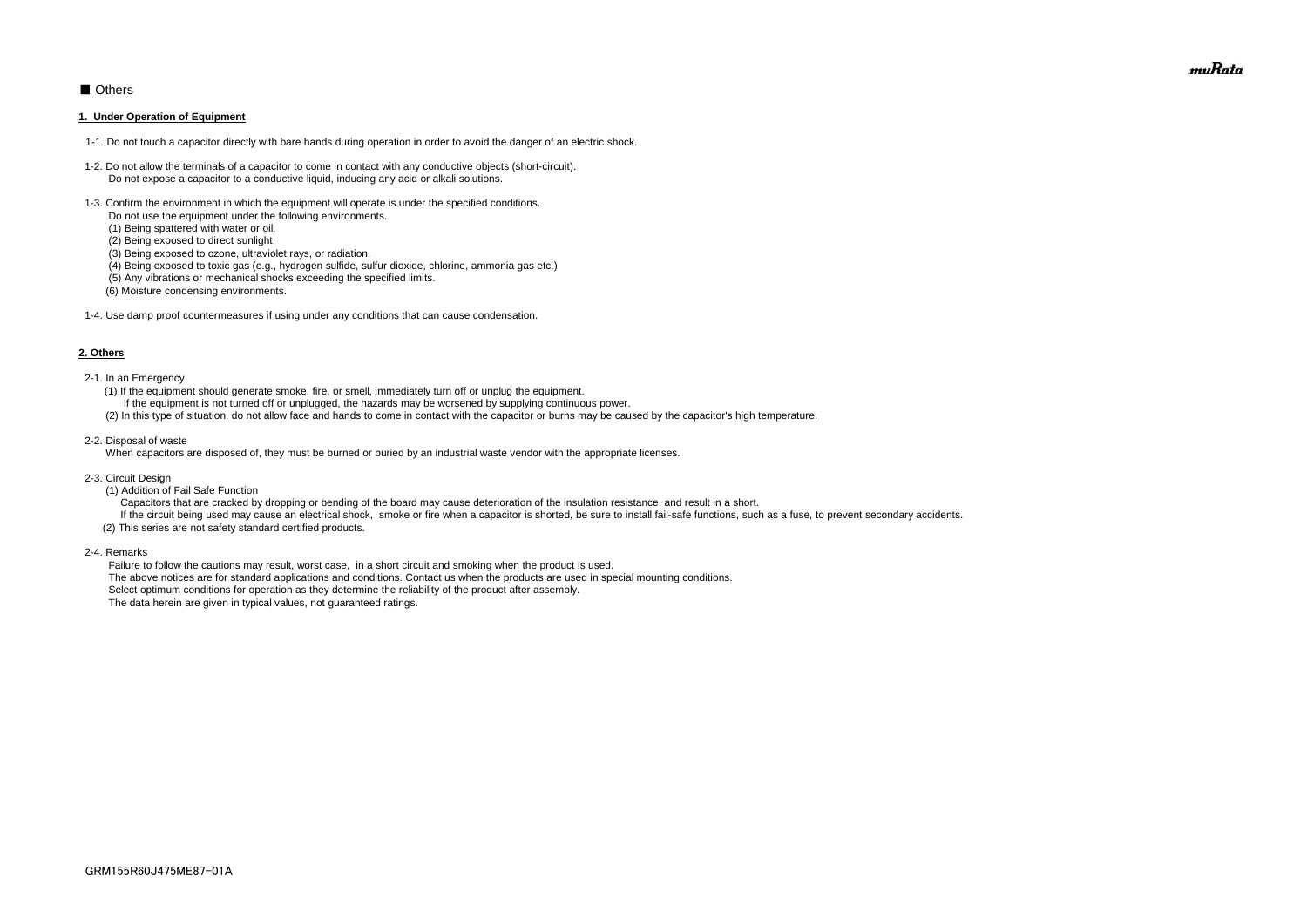#### **1.Operating Temperature**

- 1. The operating temperature limit depends on the capacitor.
- 1-1. Do not apply temperatures exceeding the maximum operating temperature. It is necessary to select a capacitor with a suitable rated temperature that will cover the operating temperature range. It is also necessary to consider the temperature distribution in equipment and the seasonal temperature variable factor.
- 1-2. Consider the self-heating factor of the capacitor The surface temperature of the capacitor shall not exceed the maximum operating temperature including self-heating.

#### **2.Atmosphere Surroundings (gaseous and liquid)**

- 1. Restriction on the operating environment of capacitors.
- 1-1. Capacitors, when used in the above, unsuitable, operating environments may deteriorate due to the corrosion of the terminations and the penetration of moisture into the capacitor.
- 1-2. The same phenomenon as the above may occur when the electrodes or terminals of the capacitor are subject to moisture condensation.
- 1-3. The deterioration of characteristics and insulation resistance due to the oxidization or corrosion of terminal electrodes may result in breakdown when the capacitor is exposed to corrosive or volatile gases or solvents for long periods of time.

#### **3.Piezo-electric Phenomenon**

1. When using high dielectric constant type capacitors in AC or pulse circuits, the capacitor itself vibrates at specific frequencies and noise may be generated. Moreover, when the mechanical vibration or shock is added to capacitor, noise may occur.

## **Notice**

## ■ Rating

muRata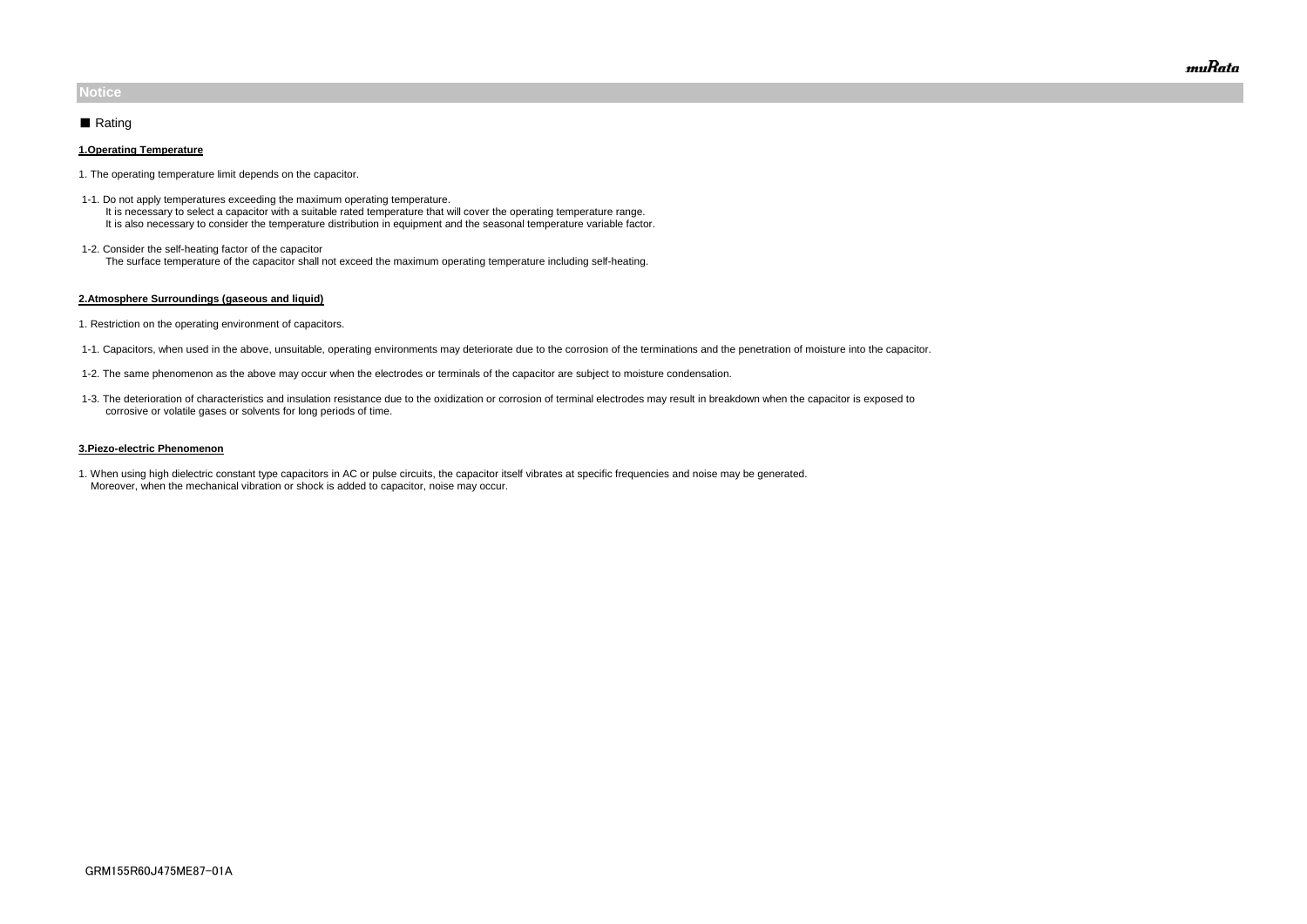## ■Soldering and Mounting

### **1.PCB Design**

1. Notice for Pattern Forms

 1-2. There is a possibility of chip cracking caused by PCB expansion/contraction with heat, because stress on a chip is different depending on PCB material and structure. When the thermal expansion coefficient greatly differs between the board used for mounting and the chip, it will cause cracking of the chip due to the thermal expansion and contraction. When capacitors are mounted on a fluorine resin printed circuit board or on a single-layered glass epoxy board, it may also cause cracking of the chip for the same reason.

 1-1. Unlike leaded components, chip components are susceptible to flexing stresses since they are mounted directly on the substrate. They are also more sensitive to mechanical and thermal stresses than leaded components. Excess solder fillet height can multiply these stresses and cause chip cracking. When designing substrates, take land patterns and dimensions into consideration to eliminate the possibility of excess solder fillet height.

| <b>Pattern Forms</b>                                      |                                                                      |                                    |  |  |  |
|-----------------------------------------------------------|----------------------------------------------------------------------|------------------------------------|--|--|--|
|                                                           | Prohibited                                                           | Correct                            |  |  |  |
| Placing Close to<br>Chassis                               | Chassis<br>Solder (ground)<br><b>Electrode Pattern</b><br>in section | <b>Solder Resist</b><br>in section |  |  |  |
| Placing of Chip<br>Components<br>and Leaded<br>Components | Lead Wire<br>in section                                              | <b>Solder Resist</b><br>in section |  |  |  |
| Placing of Leaded<br>Components after<br>Chip Component   | Soldering Iron<br><b>Lead Wire</b><br>in section                     | <b>Solder Resist</b><br>in section |  |  |  |
| <b>Lateral Mounting</b>                                   |                                                                      | <b>Solder Resist</b>               |  |  |  |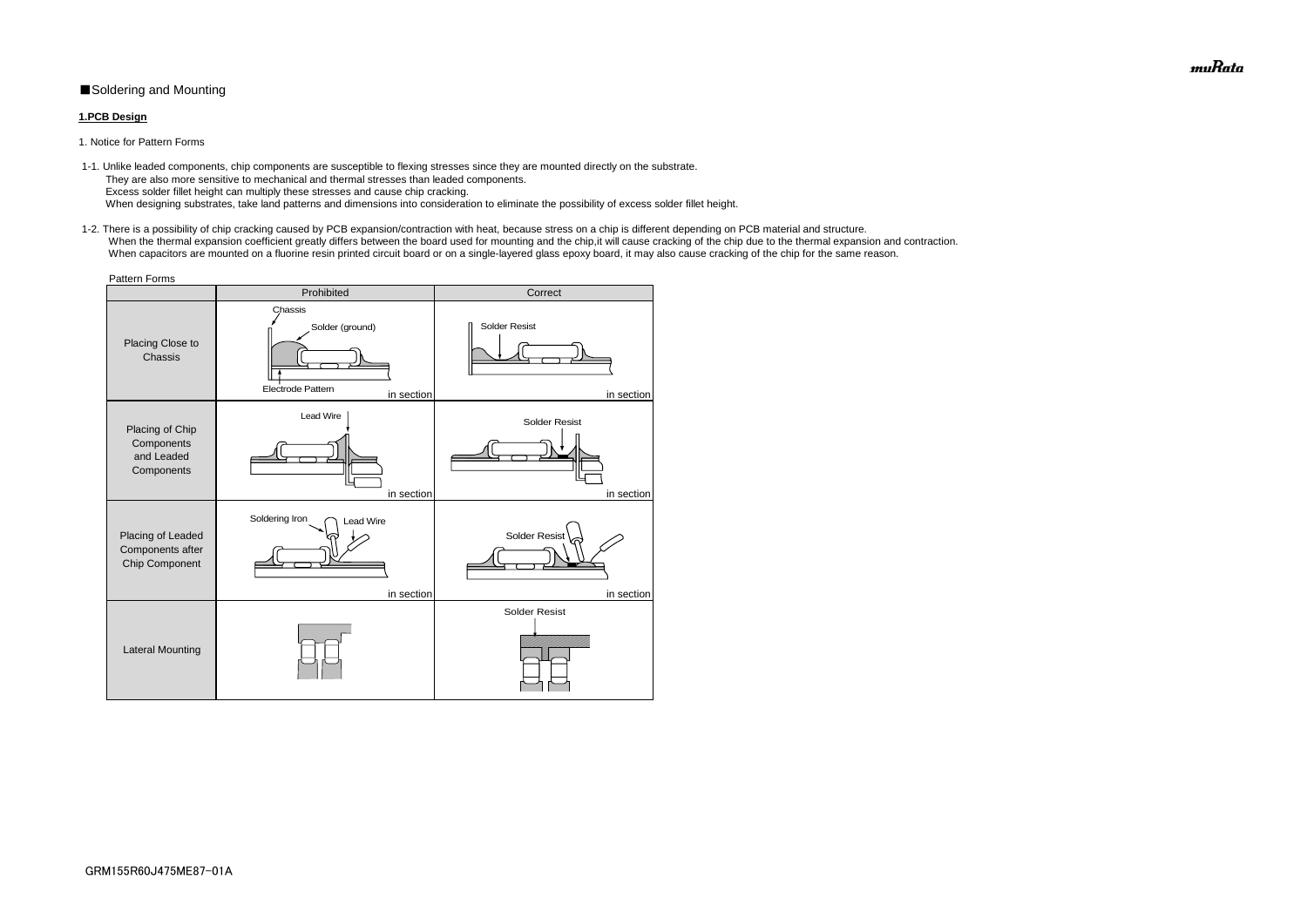2. Land Dimensions

Please confirm the suitable land dimension by evaluating of the actual SET / PCB.

## Table 1 Flow Soldering Method

Table 2 Reflow Soldering Method

| <b>Series</b> | Chip Dimension(L/W) Code | Chip(LxW)<br>(Dimensions Tolerance)     | a            | $\sf b$      | $\mathbf C$    |
|---------------|--------------------------|-----------------------------------------|--------------|--------------|----------------|
| <b>GRM</b>    | 01                       | $0.25 \times 0.125$                     | 0.10 to 0.11 | 0.07 to 0.12 | 0.125 to 0.145 |
| <b>GRM</b>    | 02                       | $0.4 \times 0.2$                        | 0.16 to 0.2  | 0.12 to 0.18 | 0.2 to 0.23    |
| <b>GRM</b>    | <b>MD</b>                | $0.5 \times 0.25$                       | 0.17 to 0.23 | 0.22 to 0.28 | 0.25 to 0.30   |
|               |                          | $0.6 \times 0.3$<br>$(+/-0.03)$         | 0.2 to 0.25  | 0.2 to 0.3   | 0.25 to 0.35   |
| <b>GRM</b>    | 03                       | $0.6 \times 0.3$<br>$(+/-0.05)$         | 0.2 to 0.25  | 0.25 to 0.35 | 0.3 to 0.4     |
|               |                          | $0.6 \times 0.3$<br>$(+/-0.09)$         | 0.23 to 0.3  | 0.25 to 0.35 | 0.3 to 0.4     |
| <b>GRM</b>    | 15                       | $1.0 \times 0.5$<br>(within +/-0.10)    | 0.3 to 0.5   | 0.35 to 0.45 | 0.4 to 0.6     |
|               |                          | $1.0 \times 0.5$<br>$(+/-0.15/+/-0.20)$ | 0.4 to 0.6   | 0.4 to 0.5   | 0.5 to 0.7     |
| <b>GRM</b>    | 18                       | $1.6 \times 0.8$<br>(within +/-0.10)    | 0.6 to 0.8   | 0.6 to 0.7   | 0.6 to 0.8     |
|               |                          | $1.6 \times 0.8$<br>$(+/-0.15/+/-0.20)$ | 0.7 to 0.9   | 0.7 to 0.8   | 0.8 to 1.0     |
| <b>GRM</b>    | ${\sf JN}$               | $1.8 \times 1.0$                        | 0.8 to 0.9   | 0.6 to 0.8   | 0.9 to 1.1     |
|               | 21                       | $2.0 \times 1.25$<br>(within +/-0.10)   | 1.2          | 0.6          | 1.25           |
| <b>GRM</b>    |                          | $2.0 \times 1.25$<br>$(+/-0.15)$        | 1.2          | 0.6 to 0.8   | 1.2 to 1.4     |
|               |                          | $2.0 \times 1.25$<br>$(+/-0.20)$        | 1.0 to 1.4   | 0.6 to 0.8   | 1.2 to 1.4     |
| <b>GRM</b>    | 31                       | $3.2 \times 1.6$<br>(within+/-0.20)     | 1.8 to 2.0   | 0.9 to 1.2   | 1.5 to 1.7     |
|               |                          | $3.2 \times 1.6$<br>(+/-0.30)           | 1.9 to 2.1   | 1.0 to 1.3   | 1.7 to 1.9     |
| <b>GRM</b>    | 32                       | $3.2 \times 2.5$                        | 2.0 to 2.4   | 1.0 to 1.2   | 1.8 to 2.3     |
| <b>GRM</b>    | 43                       | $4.5 \times 3.2$                        | 3.0 to 3.5   | 1.2 to 1.4   | 2.3 to 3.0     |
| <b>GRM</b>    | 55                       | $5.7 \times 5.0$                        | 4.0 to 4.6   | 1.4 to 1.6   | 3.5 to 4.8     |

| <b>Series</b> | Chip Dimension(L/W) Code | Chip(LxW)         | a                     | b                     | C                     |
|---------------|--------------------------|-------------------|-----------------------|-----------------------|-----------------------|
| <b>GRM</b>    | 18                       | $1.6 \times 0.8$  | $0.6 \text{ to } 1.0$ | $0.8 \text{ to } 0.9$ | $0.6 \text{ to } 0.8$ |
| <b>GRM</b>    | 21                       | $2.0 \times 1.25$ | 1.0 to $1.2$          | $0.9$ to 1.0          | $0.8 \text{ to } 1.1$ |
| <b>GRM</b>    | 31                       | $3.2 \times 1.6$  | $2.2$ to $2.6$        | 1.0 to 1.1            | 1.0 to 1.4            |

Resistance to PCB bending stress may be improved by designing the "a" dimension with solder resist. (in mm) (in mm)

![](_page_24_Figure_2.jpeg)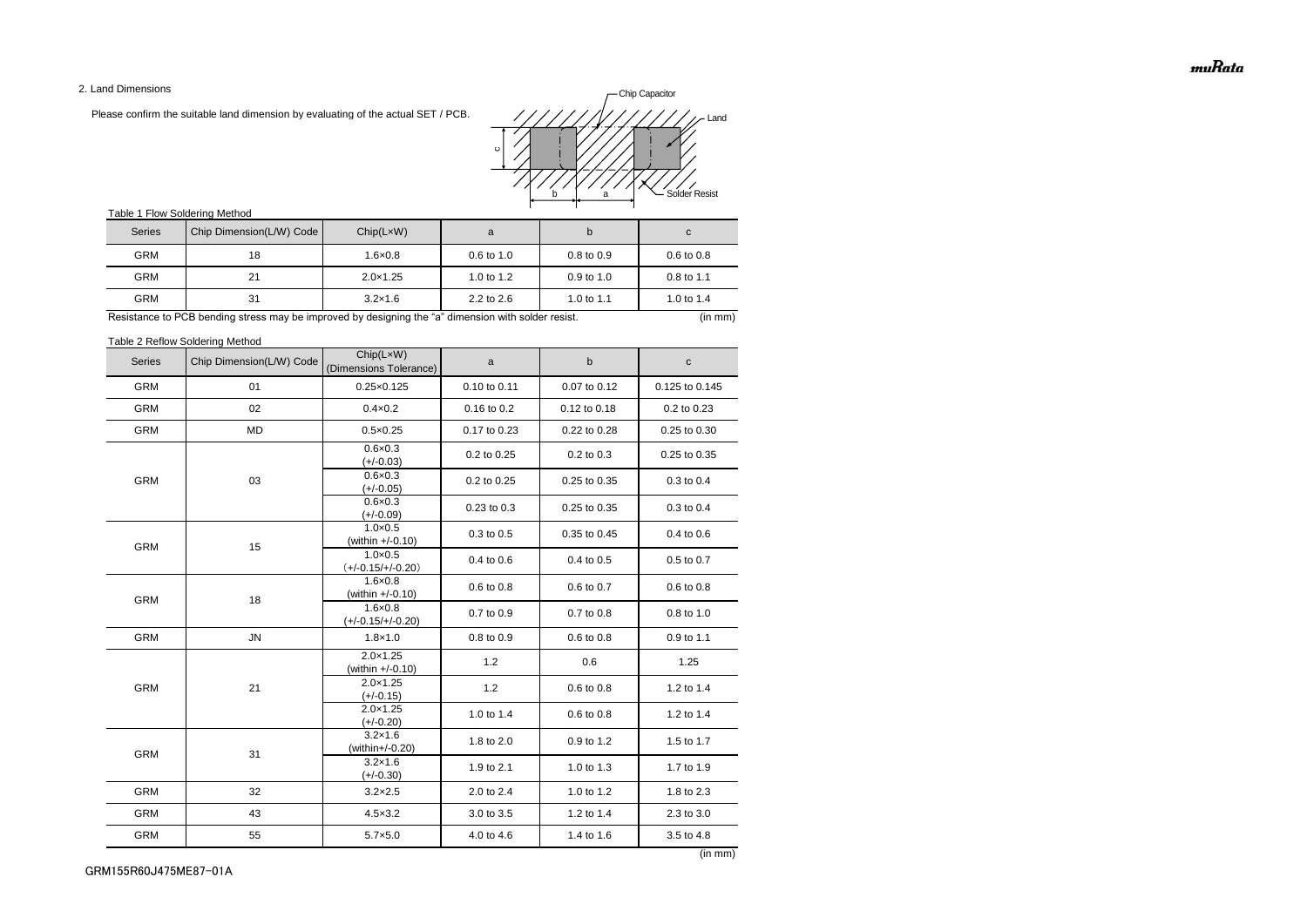## 3. Board Design

 When designing the board, keep in mind that the amount of strain which occurs will increase depending on the sizeand material of the board.

![](_page_25_Figure_2.jpeg)

muRata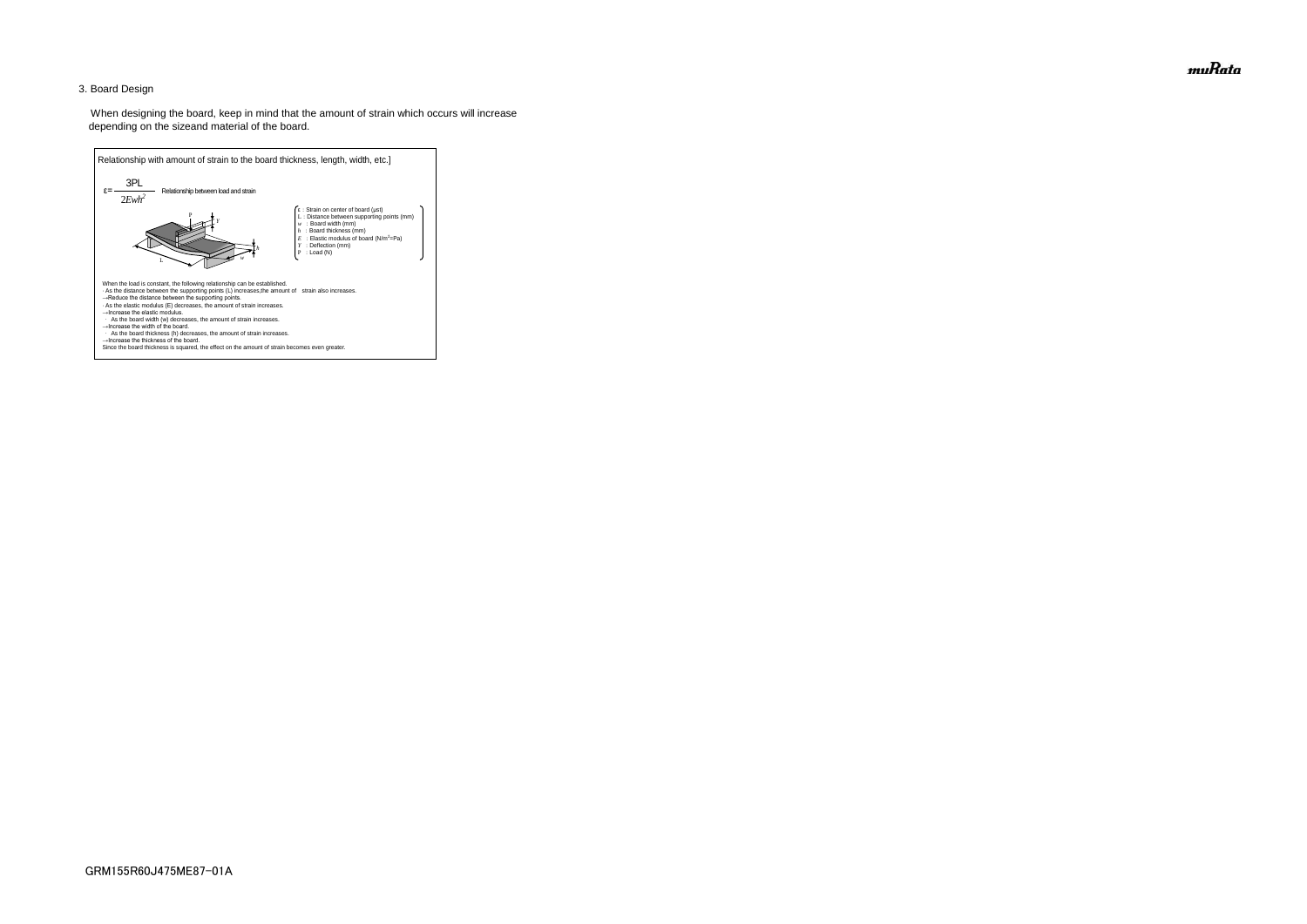#### **2.Item to be confirmed for Flow sordering**

If you want to temporarily attach the capacitor to the board using an adhesive agent before soldering the capacitor, first be sure that the conditions are appropriate for affixing the capacitor. If the dimensions of the land, the type of adhesive, the amount of coating, the contact surface area, the curing temperature, or other conditions are inappropriate, the characteristics of the capacitor may deteriorate.

- 1. Selection of Adhesive
- 1-1. Depending on the type of adhesive, there may be a decrease in insulation resistance. In addition, there is a chance that the capacitor might crack from contractile stress due to the difference in the contraction rate of the capacitor and the adhesive.
- 1-2. If there is not enough adhesive, the contact surface area is too small, or the curing temperature or curing time are inadequate, the adhesive strength will be insufficient and the capacitor may loosen or become disconnected during transportation or soldering.

If there is too much adhesive, for example if it overflows onto the land, the result could be soldering defects, loss of electrical connection, insufficient curing, or slippage after the capacitor is mounted. Furthermore, if the curing temperature is too high or the curing time is too long, not only will the adhesive strength be reduced, but solderability may also suffer due to the effects of oxidation on the terminations (outer electrodes) of the capacitor and the land surface on the board.

#### (1) Selection of Adhesive

Epoxy resins are a typical class of adhesive. To select the proper adhesive, consider the following points.

- 1) There must be enough adhesive strength to prevent the component from loosening or slipping during the mounting process.
- 2) The adhesive strength must not decrease when exposed to moisture during soldering.
- 3) The adhesive must have good coatability and shape retention properties.
- 4) The adhesive must have a long pot life.
- 5) The curing time must be short.
- 6) The adhesive must not be corrosive to the exterior of the capacitor or the board.
- 7) The adhesive must have good insulation properties.
- 8) The adhesive must not emit toxic gases or otherwise be harmful to health.
- 9) The adhesive must be free of halogenated compounds.

(2) Use the following illustration as a guide to the amount of adhesive to apply.

Chip Dimension (L/W) Code:18/21/31

#### 2.Flux

- 2-1. An excessive amount of flux generates a large quantity of flux gas, which can cause a deterioration of solderability, so apply flux thinly and evenly throughout. (A foaming system is generally used for flow solderring.)
- 2-2. Flux containing too high a percentage of halide may cause corrosion of the terminations unless there is sufficient cleaning. Use flux with a halide content of 0.1% max.
- 2-3. Strong acidic flux can corrode the capacitor and degrade its performance. Please check the quality of capacitor after mounting.

#### 3.Leaching of the terminations

 Set temperature and time to ensure that leaching of the terminations does not exceed 25% of the chip end area as a single chip (full length of the edge A-B-C-D shown at right) and 25% of the length A-B shown as mounted on substrate.

![](_page_26_Figure_19.jpeg)

![](_page_26_Figure_26.jpeg)

![](_page_26_Picture_28.jpeg)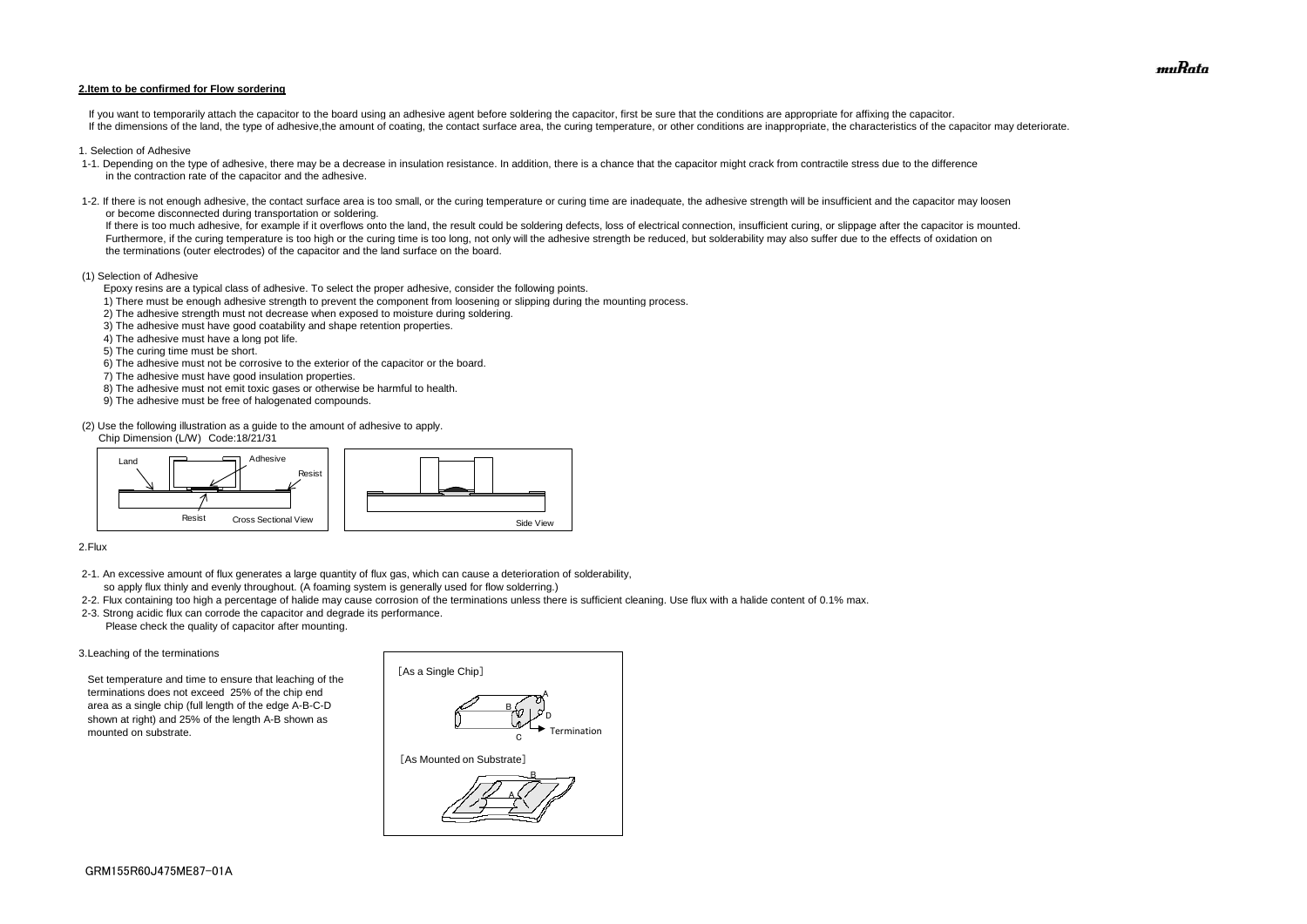## **3.Reflow soldering**

 The flux in the solder paste contains halogen-based substances and organic acids as activators. Strong acidic flux can corrode the capacitor and degrade its performance. Please check the quality of capacitor after mounting.

#### **4.Washing**

1. Please evaluate the capacitor using actual cleaning equipment and conditions to confirm the quality, and select the solvent for cleaning.

2. Unsuitable cleaning may leave residual flux or other foreign substances, causing deterioration of electrical characteristics and the reliability of the capacitors.

#### **5.Coating**

1. A crack may be caused in the capacitor due to the stress of the thermal contraction of the resin during curing process. The stress is affected by the amount of resin and curing contraction. Select a resin with low curing contraction. The difference in the thermal expansion coefficient between a coating resin or a molding resin and the capacitor may cause the destruction and deterioration of the capacitor such as a crack or peeling, and lead to the deterioration of insulation resistance or dielectric breakdown. Select a resin for which the thermal expansion coefficient is as close to that of the capacitor as possible. A silicone resin can be used as an under-coating to buffer against the stress.

2. Select a resin that is less hygroscopic.

 Using hygroscopic resins under high humidity conditions may cause the deterioration of the insulation resistance of a capacitor. An epoxy resin can be used as a less hygroscopic resin.

3. The halogen system substance and organic acid are included in coating material, and a chip corrodes by the kind of Coating material. Do not use strong acid type.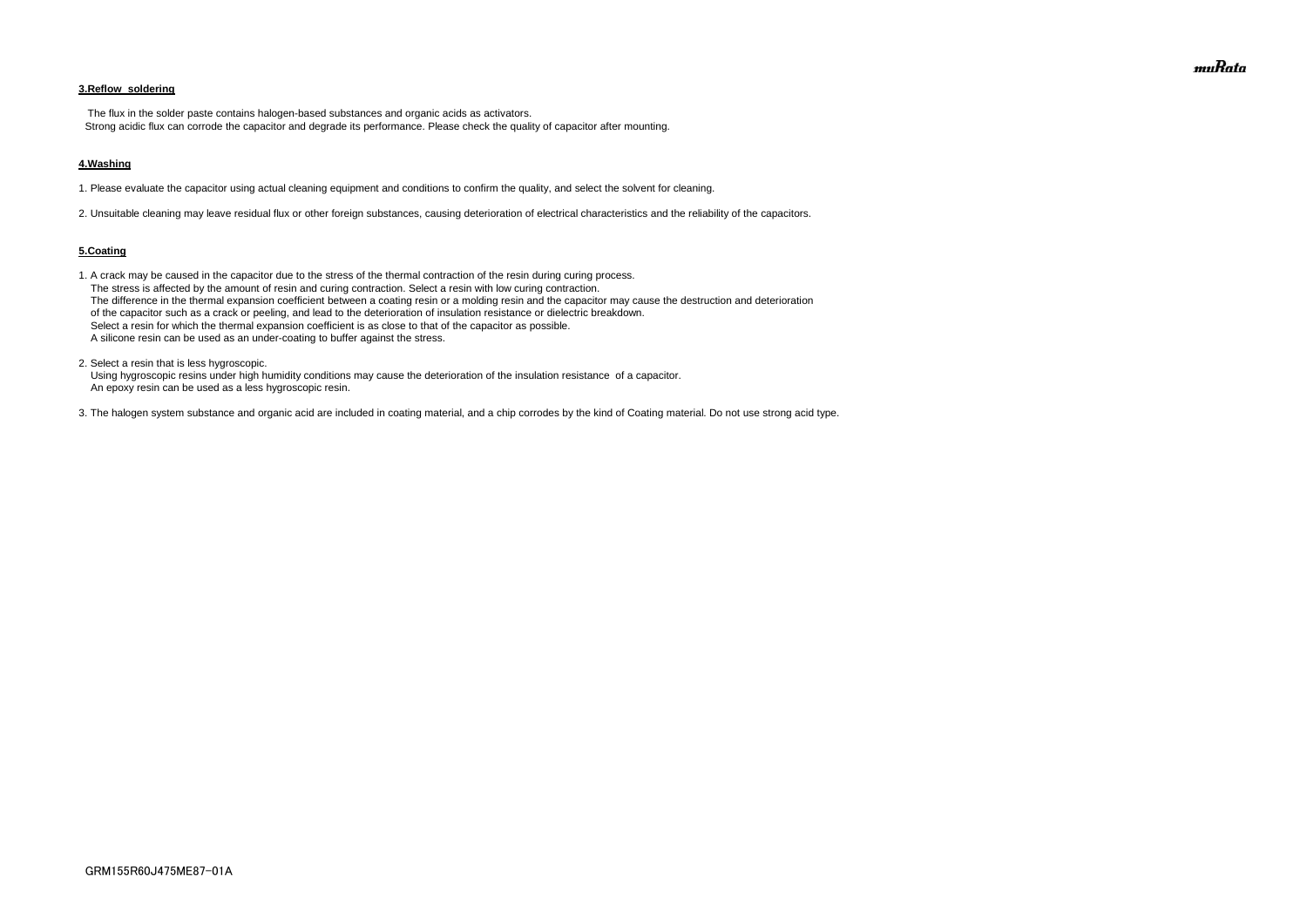## ■ Others

#### **1.Transportation**

1. The performance of a capacitor may be affected by the conditions during transportation.

1-1. The capacitors shall be protected against excessive temperature, humidity and mechanical force during transportation.

- (1) Climatic condition
	- ・ low air temperature : -40℃
	- ・ change of temperature air/air : -25℃/+25℃
	- ・ low air pressure : 30 kPa
	- ・ change of air pressure : 6 kPa/min.
- (2) Mechanical condition

Transportation shall be done in such a way that the boxes are not deformed and forces are not directly passed on to the inner packaging.

1-2. Do not apply excessive vibration, shock, or pressure to the capacitor.

(1) When excessive mechanical shock or pressure is applied to a capacitor, chipping or cracking may occur in the ceramic body of the capacitor.

(2) When the sharp edge of an air driver, a soldering iron, tweezers, a chassis, etc. impacts strongly on the surface of the capacitor, the capacitor may crack and short-circuit.

 1-3. Do not use a capacitor to which excessive shock was applied by dropping etc. A capacitor dropped accidentally during processing may be damaged.

#### **2.Characteristics Evaluation in the Actual System**

- 1. Evaluate the capacitor in the actual system, to confirm that there is no problem with the performance and specification values in a finished product before using.
- 2. Since a voltage dependency and temperature dependency exists in the capacitance of high dielectric type ceramic capacitors, the capacitance may change depending on the operating conditions in the actual system. Therefore,be sure to evaluate the various characteristics, such as the leakage current and noise absorptivity, which will affect the capacitance value of the capacitor.
- 3. In addition,voltages exceeding the predetermined surge may be applied to the capacitor by the inductance in the actual system. Evaluate the surge resistance in the actual system as required.

muRata